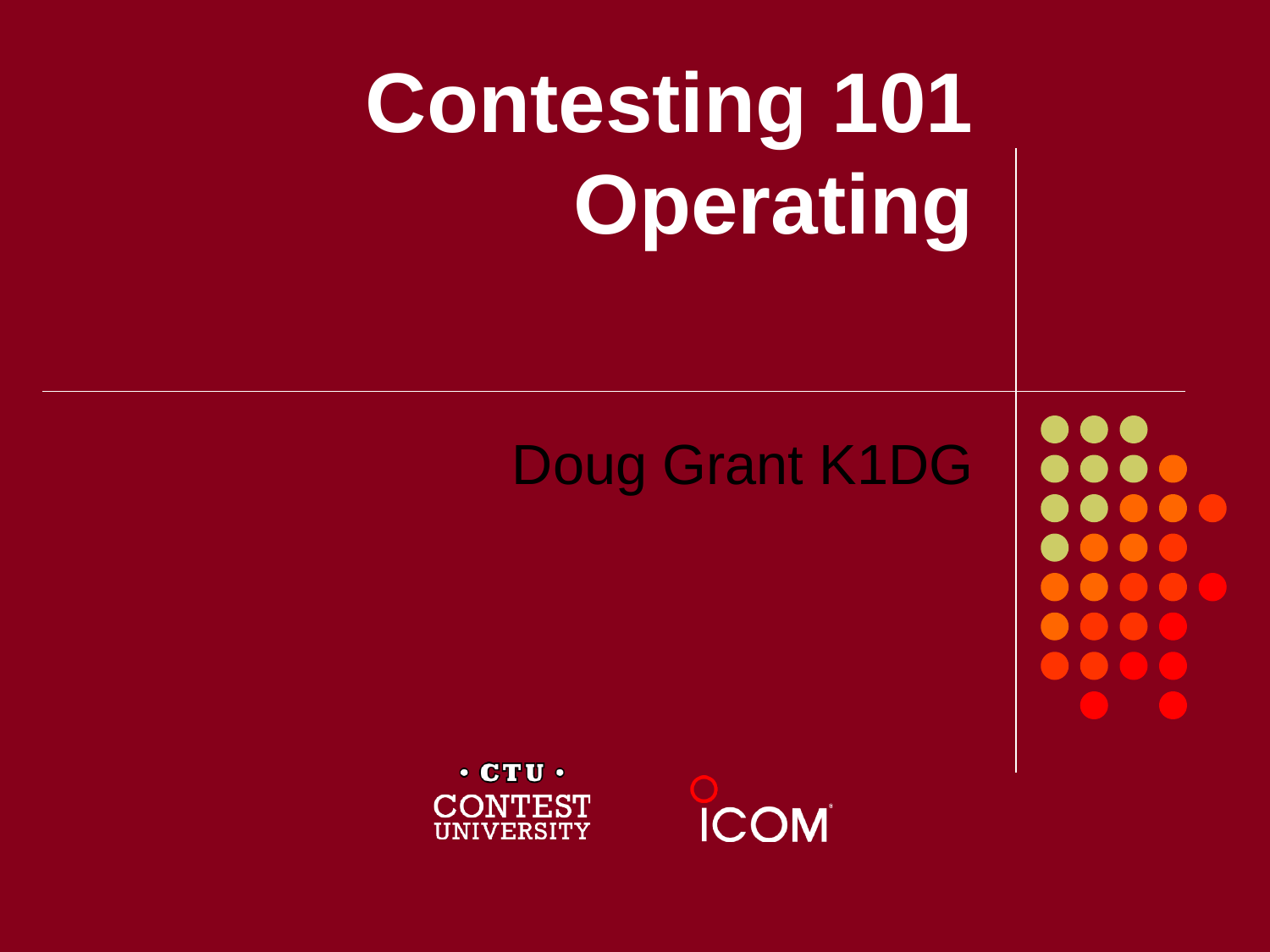#### **The reason for this talk**

- ⚫ Many talks about station building/improving
- ⚫ Operating skills seem to be declining
- ⚫ Some in the audience are new here
- ⚫ Many in the audience can carry the message
- You are welcome to re-use this talk at your local radio club(s)

 $\circ$  True  $\circ$ 



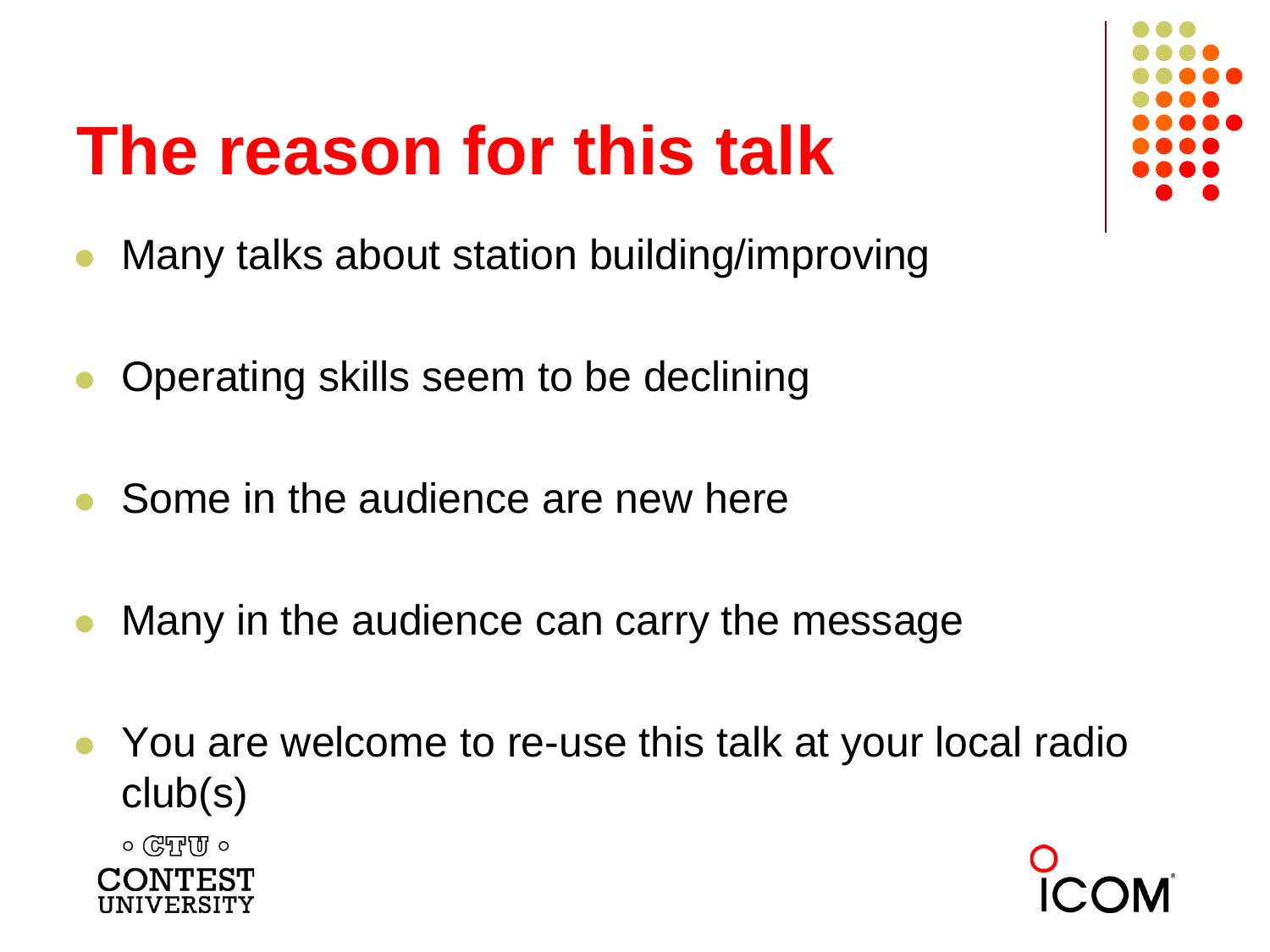#### **The Object of the Game**



- ⚫ Contact as many other stations as possible…
- …in as many other states/countries/zones…
- ⚫ …in a given time period (anywhere from 30 minutes to 48 hours)
- Contacts only count if they are accurately executed (callsign and "exchange" logged correctly)



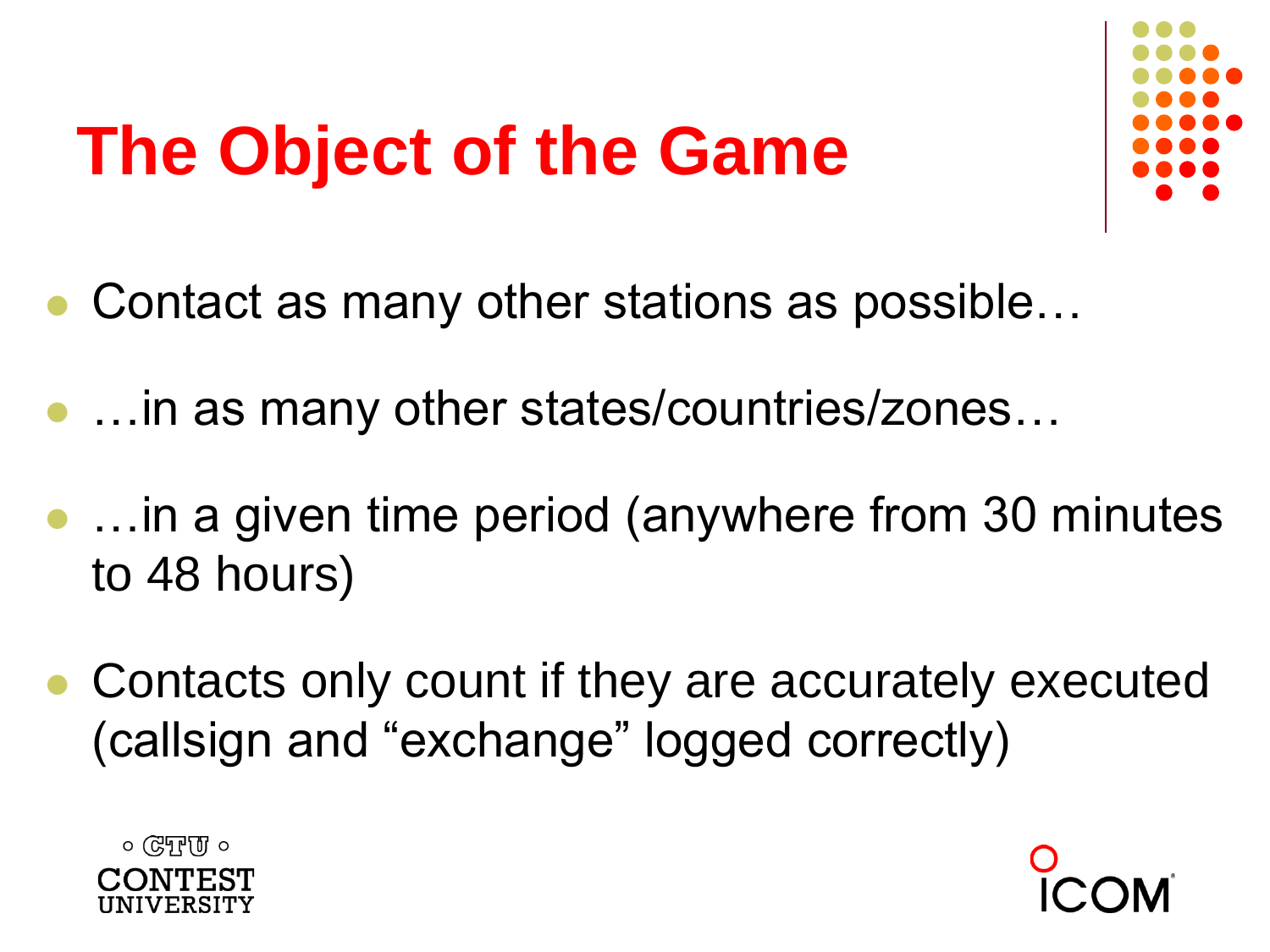## **During the contest - A Contest QSO**

- ⚫ "CQ Contest, Kilo One Delta Golf"
	- ⚫ *K1DG, using standard phonetics is soliciting contacts*
- $\bullet$ "*Whiskey One Alfa Whiskey"*
	- ⚫ *W1AW is calling K1DG*
- "W1AW, 59 1234 New Hampshire"
	- ⚫ *K1DG is giving W1AW a signal report, serial number, and his state*
- ⚫ *"Thanks - 59 001 Connecticut"*
	- ⚫ *W1AW confirms he copied K1DG's exchange, then gives his exchange*
- "Thanks…K 1 Delta Golf, Contest"
	- ⚫ *K1DG confirms he has received W1AW's exchange, announces he is ready for the next caller*



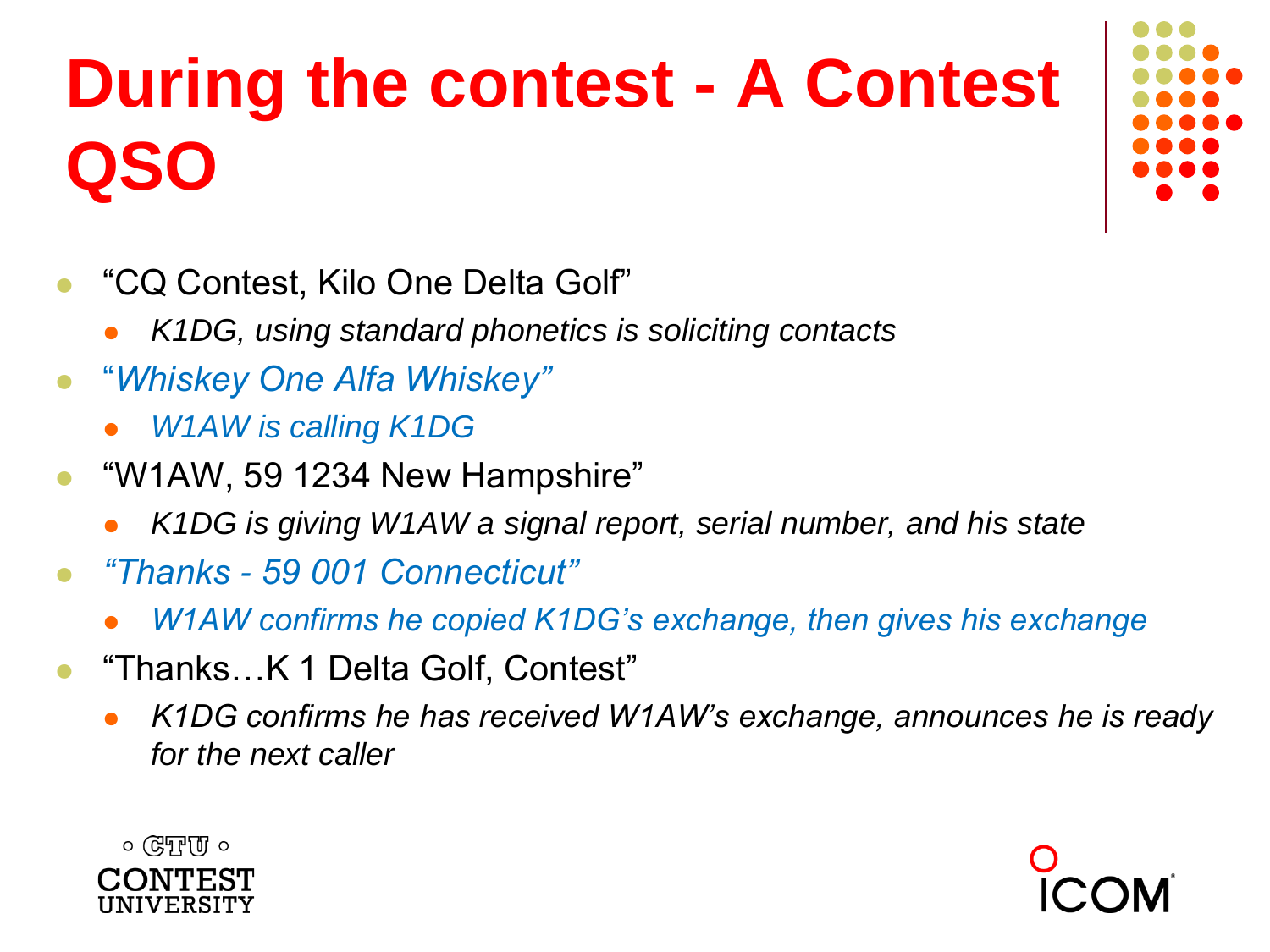### **A More Realistic Contest QSO**

- ⚫ "CQ Contest, Kilo One Delta Golf"
	- ⚫ *K1DG, using standard phonetics, is soliciting contacts*
- $\bullet$ "*Whiskey One GLB#FY%ST%KQ@WX&ZSK"*
	- ⚫ *A W1 and a bunch of other guys are calling K1DG*
- "W1something, 59 1234 New Hampshire"
	- ⚫ *K1DG only heard the W1 part of the callsign, and is giving that station a signal report, serial number, and his state*
- ⚫ *"K1DG, my call is W1 Alfa Whiskey…QSL, 59 001 Connecticut"*
	- ⚫ *W1AW repeats his call, confirms he has copied K1DG's exchange, then gives his exchange*
- ⚫ "W1AW…thanks…K 1 Delta Golf, Contest"
	- ⚫ *K1DG confirms he has the callsign correct now, has received W1AW's exchange, announces he is ready for the next caller*

 $\circ$  (स्मित्ति)  $\circ$ CONTEST UNIVERSITY

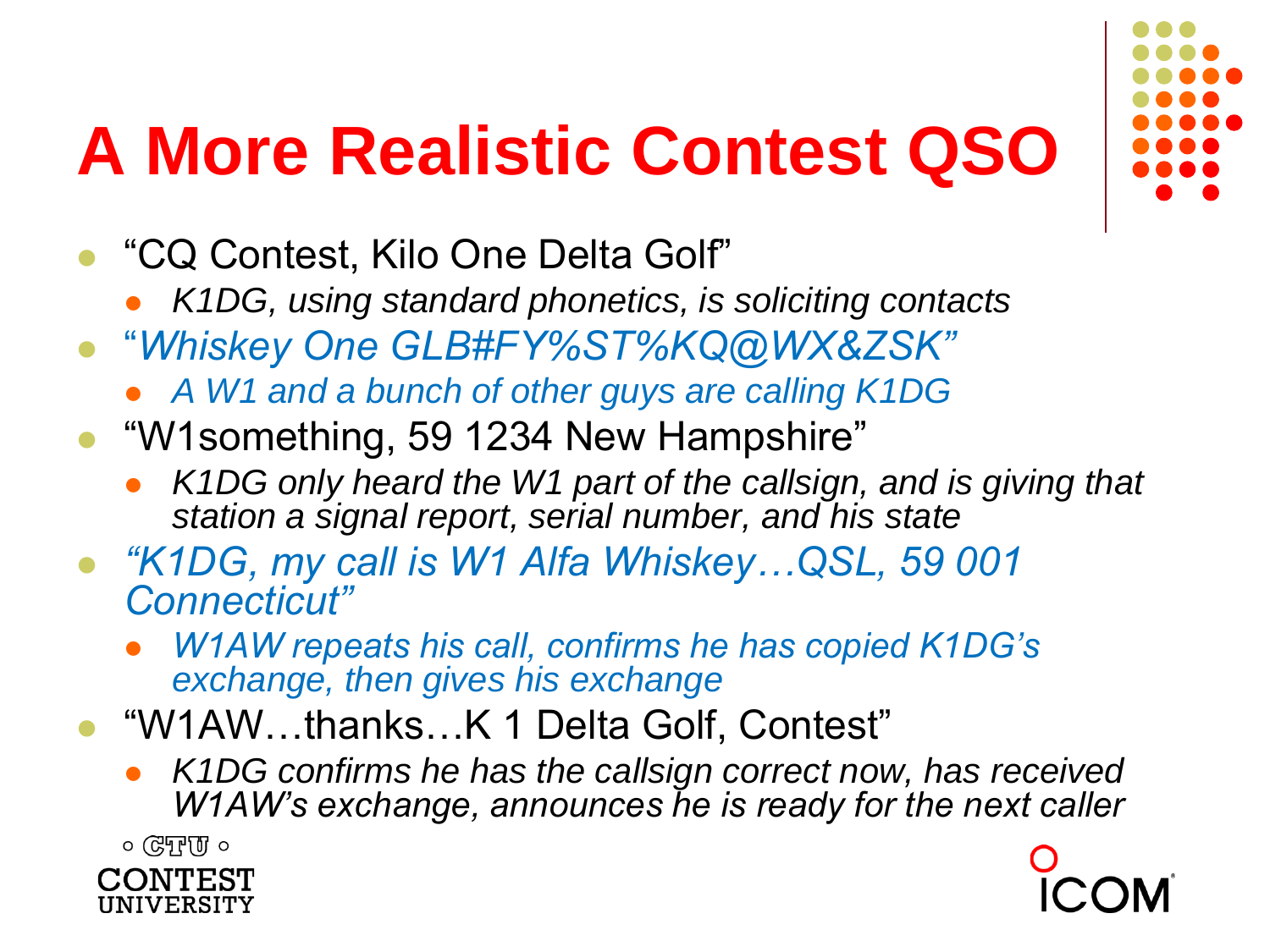### **A Very Bad Contest QSO**



- ⚫ "CQ Contest, Kilo One Delta Golf"
	- ⚫ *K1DG, using standard phonetics is soliciting contacts*
- ⚫ *"Whiskey One PQMN&XW%PR\$YO@WI#LJDHFKSLJ"*
	- ⚫ *A W1 and some other stations are calling K1DG*
- "W1something, 59 1234 New Hampshire"
	- ⚫ *K1DG only heard the W1 part of the callsign, and is giving that station a report, serial number, and his state*
- ⚫ *"K1DG, this is KC4XYZ - Kentucky Cocacola 4 X-Xray Y-Yellerbelly Z-Zinjanthropus - KC4XYZ - did you come back to me?"*

*What part of this is wrong?*

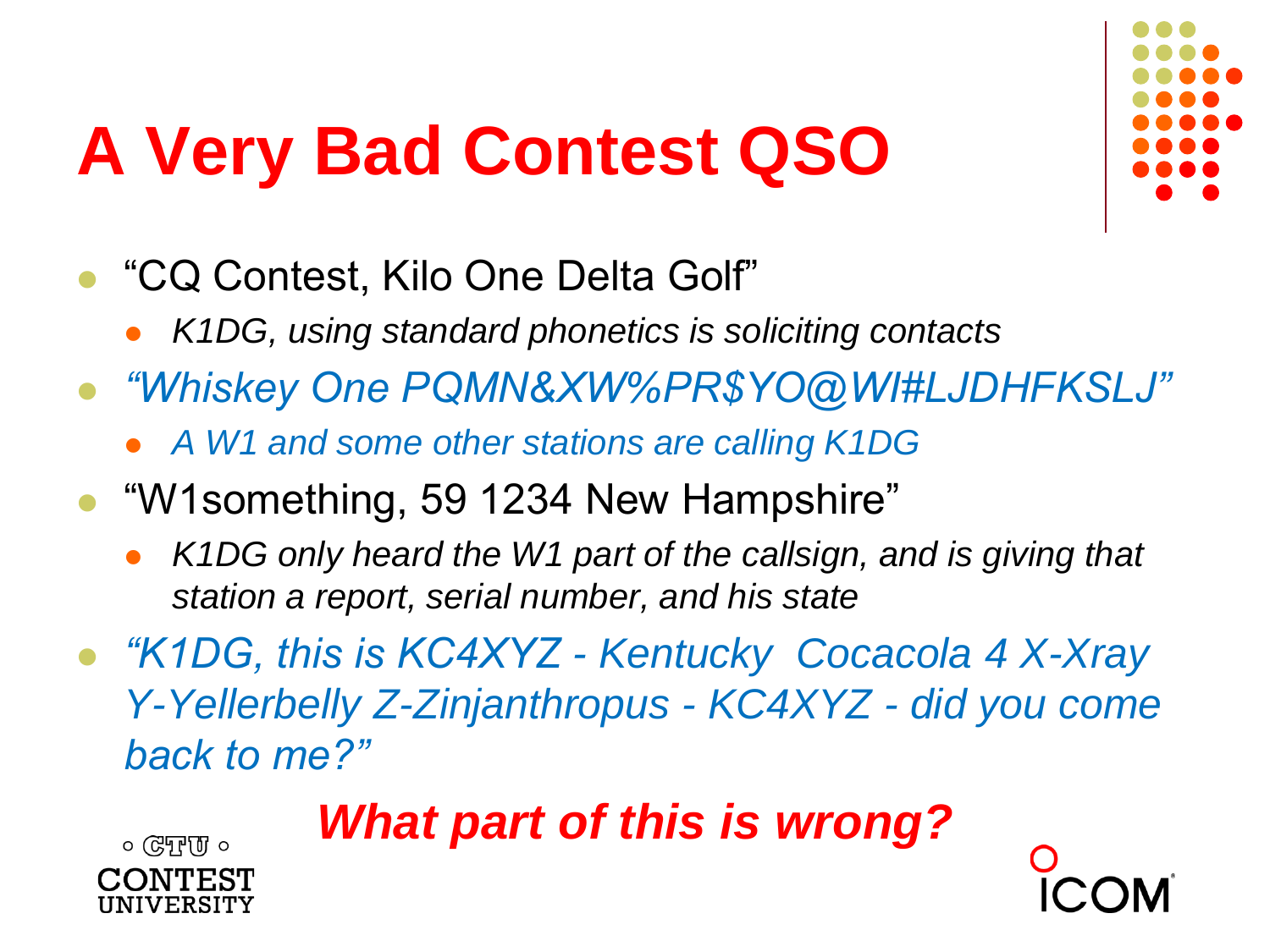## **How do you make more QSOs?**



- ⚫ Call CQ if you are loud enough and conditions permit it
- Search and pounce if you cannot CQ
- ⚫ Say as little as possible, but not less
- ⚫ Keep moving



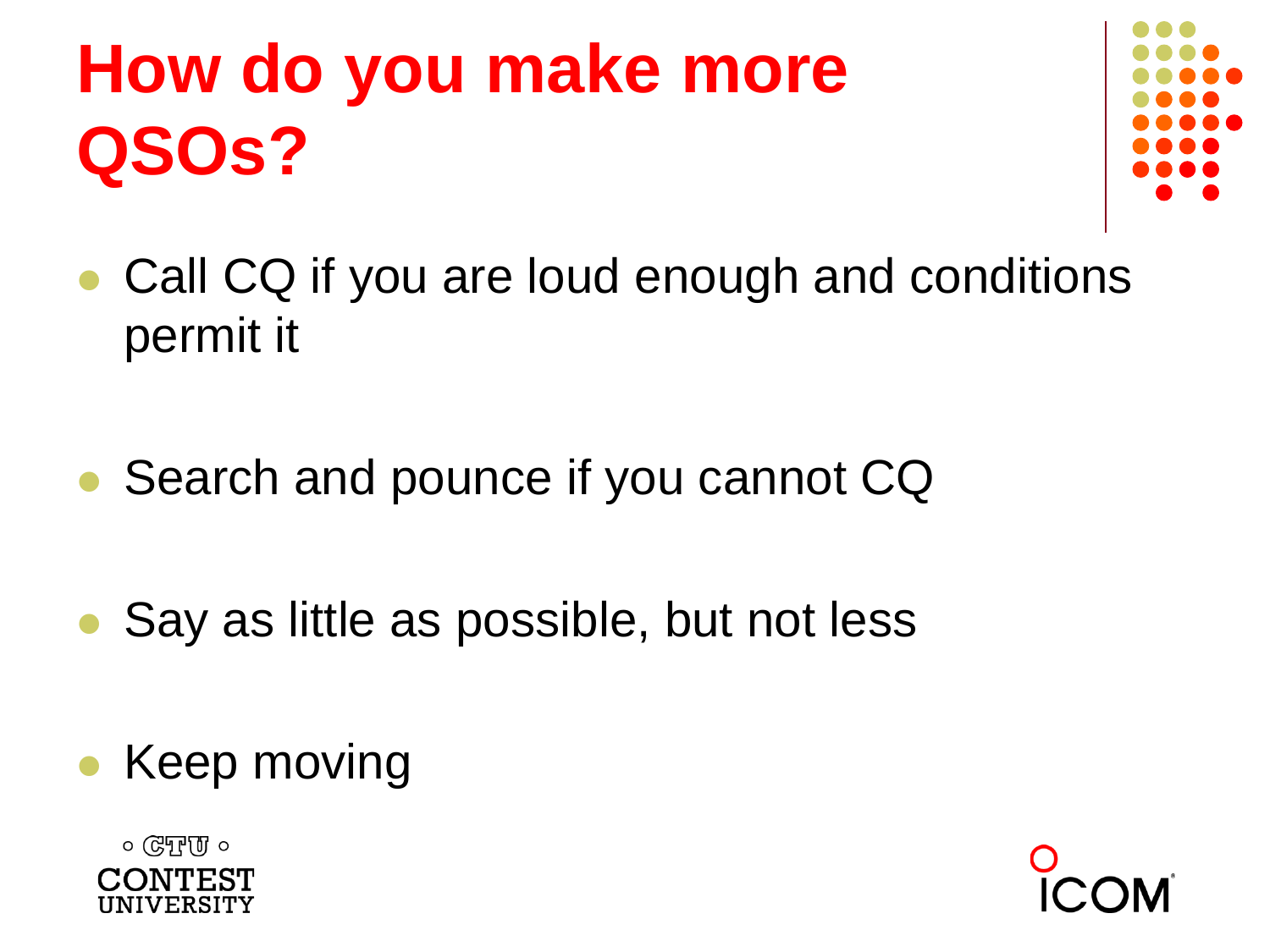### **Two basic operating modes**

- ⚫ "Search and pounce" (or: "Click and call")
	- You find a station that is calling CQ or has a pileup
	- ⚫ You call him
	- ⚫ He answers you, you exchange reports
	- You log it
	- Rinse, repeat
- ⚫ "Running" (or: "Park and Bark")
	- You call CQ
	- ⚫ Other stations answer you





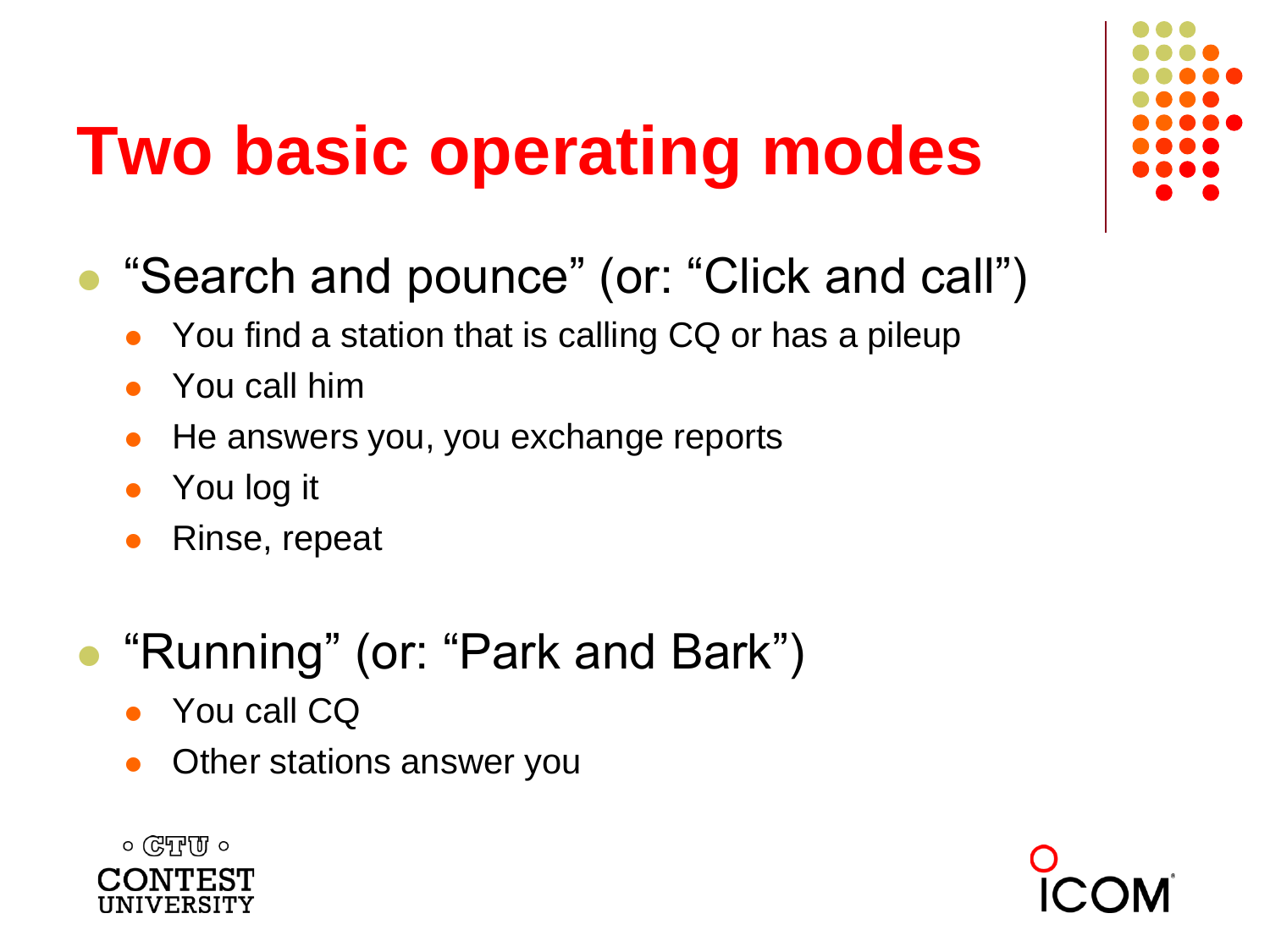

#### **How to Search and Pounce**

- You tune in a station
	- ⚫ (maybe on a "partial kHz"...that is OK!)
	- If you click a spot, you may have to adjust tuning a bit
	- ⚫ Make sure it is not a duplicate

#### ⚫ Call once, *with phonetics*

#### ⚫ Possible outcomes:

- 1. He answers you and gives a report
- 2. He answers someone else
- 3. He answers with a partial call (not yours)
- 4. He answers with a partial call (yours)
- 5. he just calls CQ again



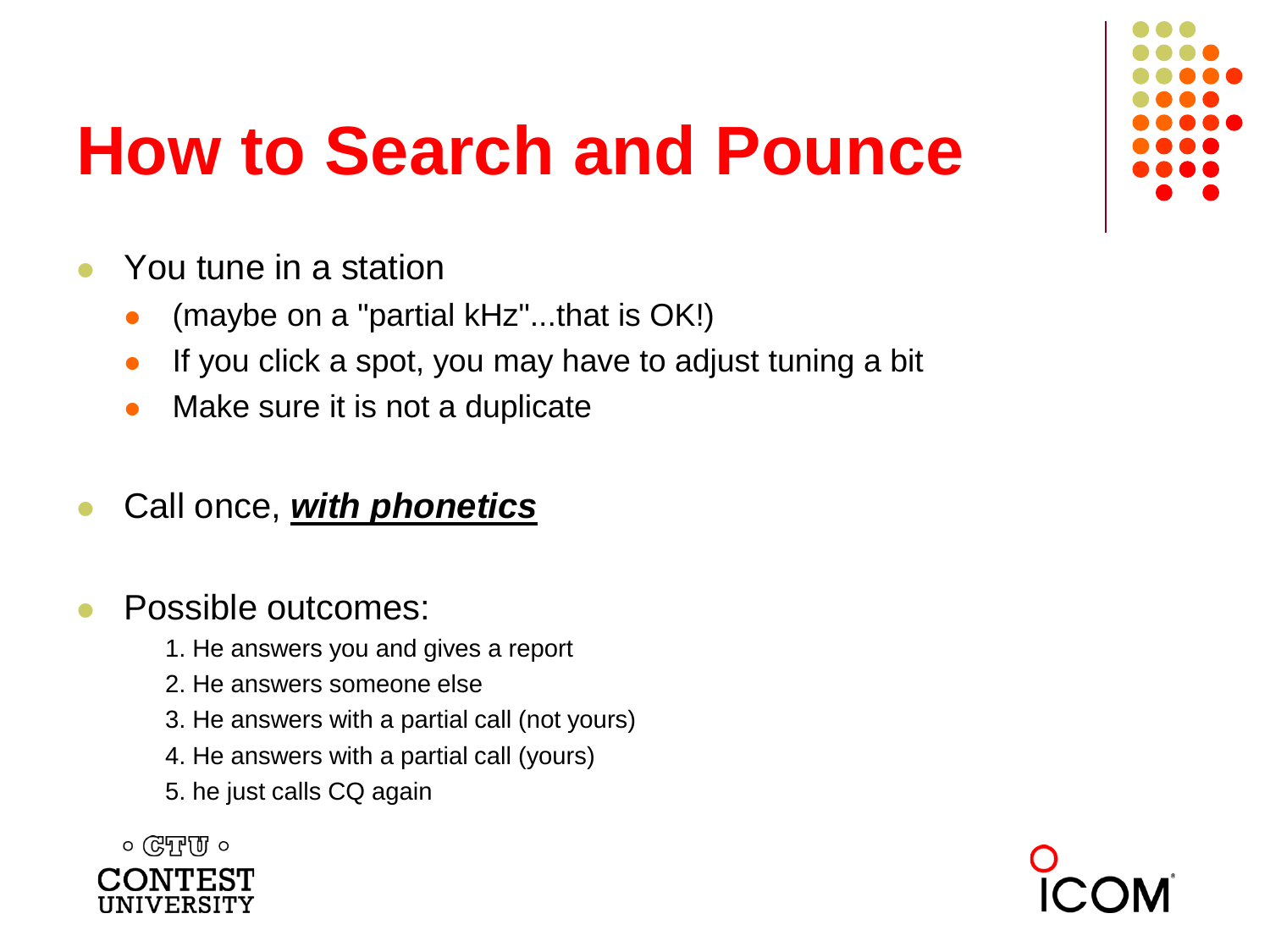

- ⚫ He answers you with your call correct and gives a report
- You respond with your report no more, no less
	- ⚫ DO NOT SAY "PLEASE COPY"!
	- ⚫ Would you want to hear that a few thousand times on a weekend?
- Do not repeat his call or report back to him unless you did not copy it (he already knows what he said)
- Make sure he got your report
- ⚫ Log the QSO, move on to the next station $\circ$  (स्थित)  $\circ$

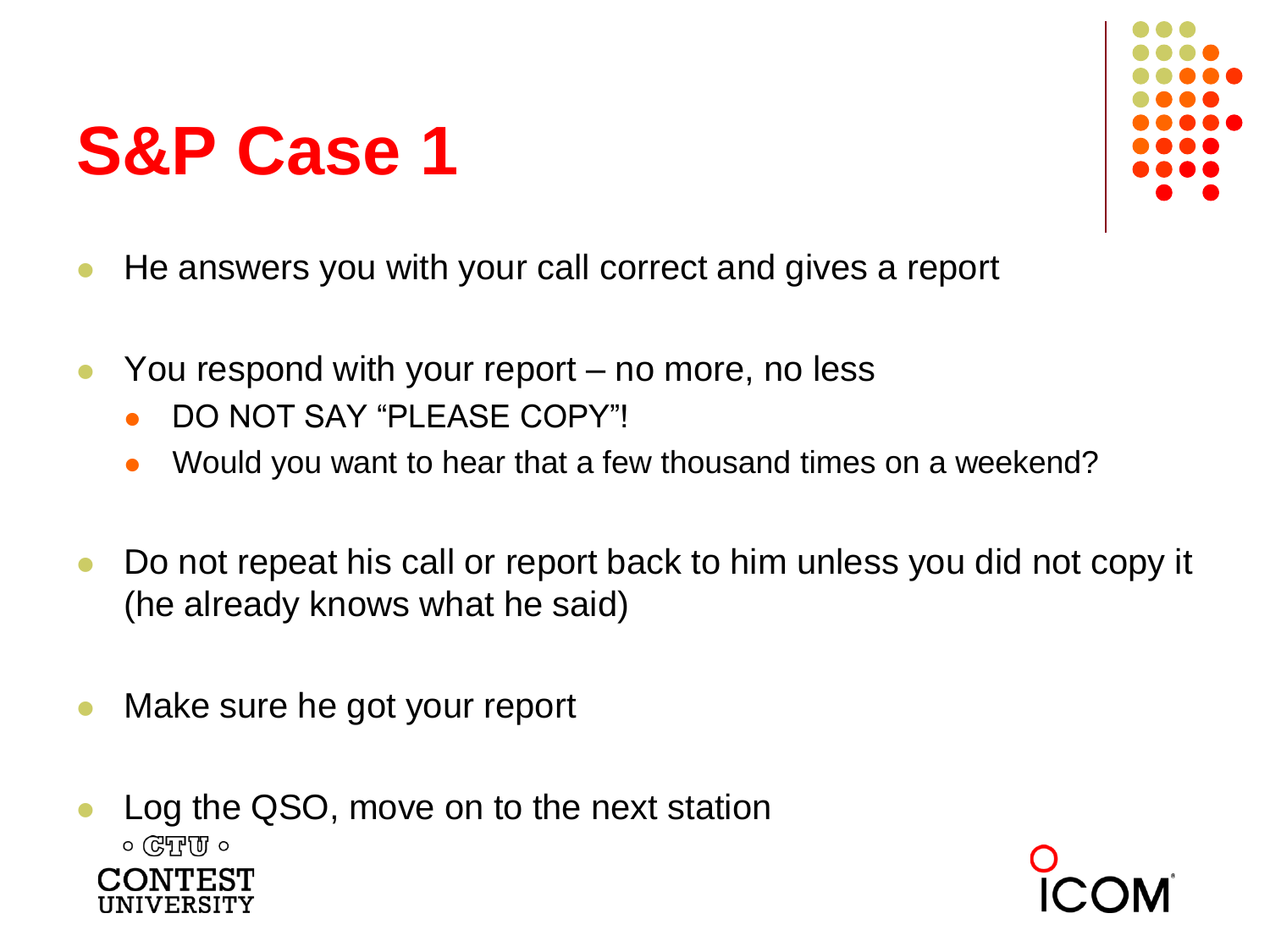

- He clearly answers someone else
	- Unlike FT8, if you transmit, you will interfere with the station he is working, so stand by!
- Wait until he finishes the QSO, then call again (once, with phonetics)
	- ⚫ If many stations are calling, figure out his timing
- ⚫ Repeat until logged…or move on
	- ⚫ "Know when to hold 'em, know when to fold 'em"
	- If he is answering stations in another region, move on...



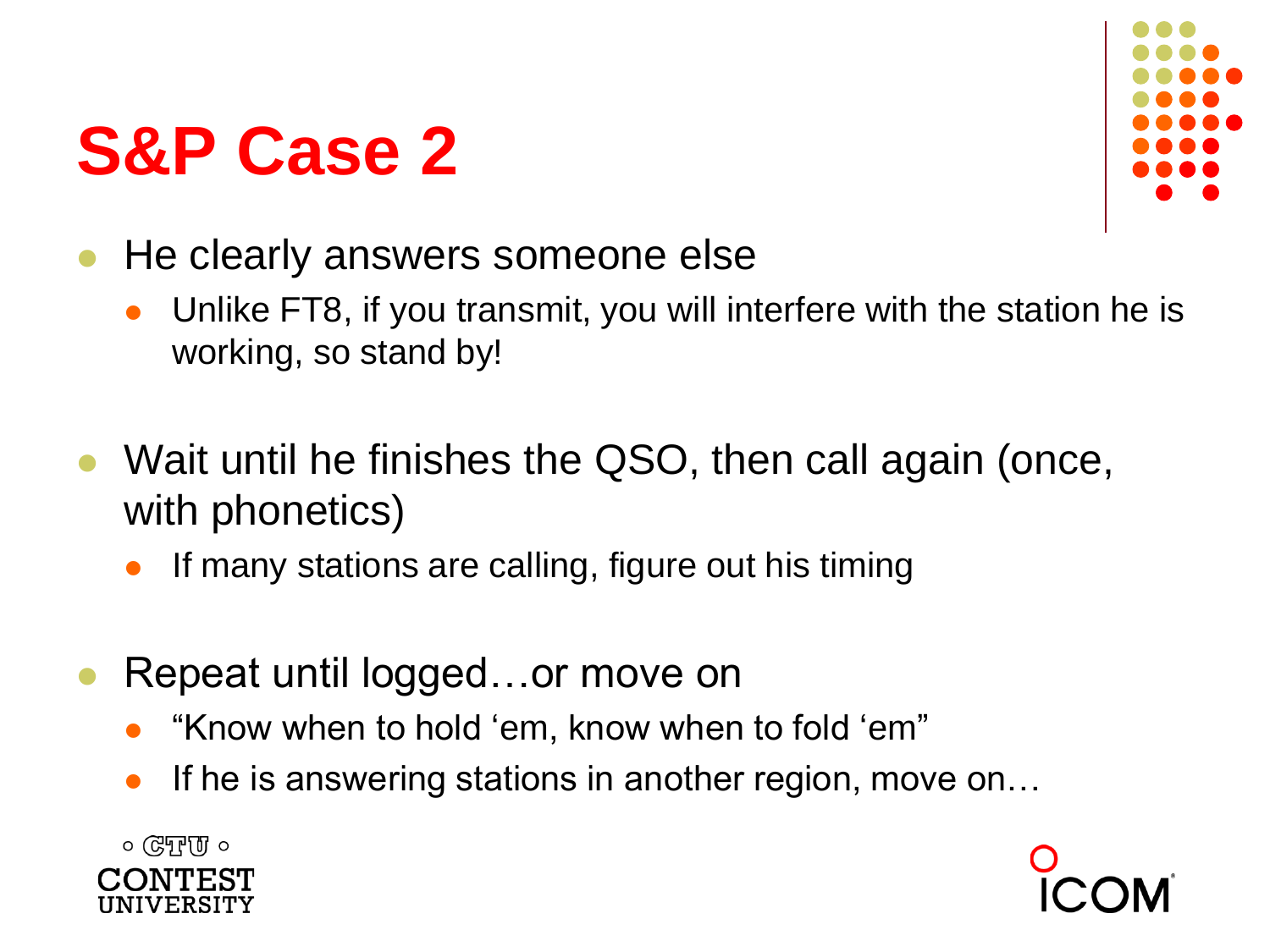

- ⚫ He responds to a partial call (not matching anything in your call)
- Refer to Case 2 Stand by!
- ⚫ If you call again, you will slow everybody down



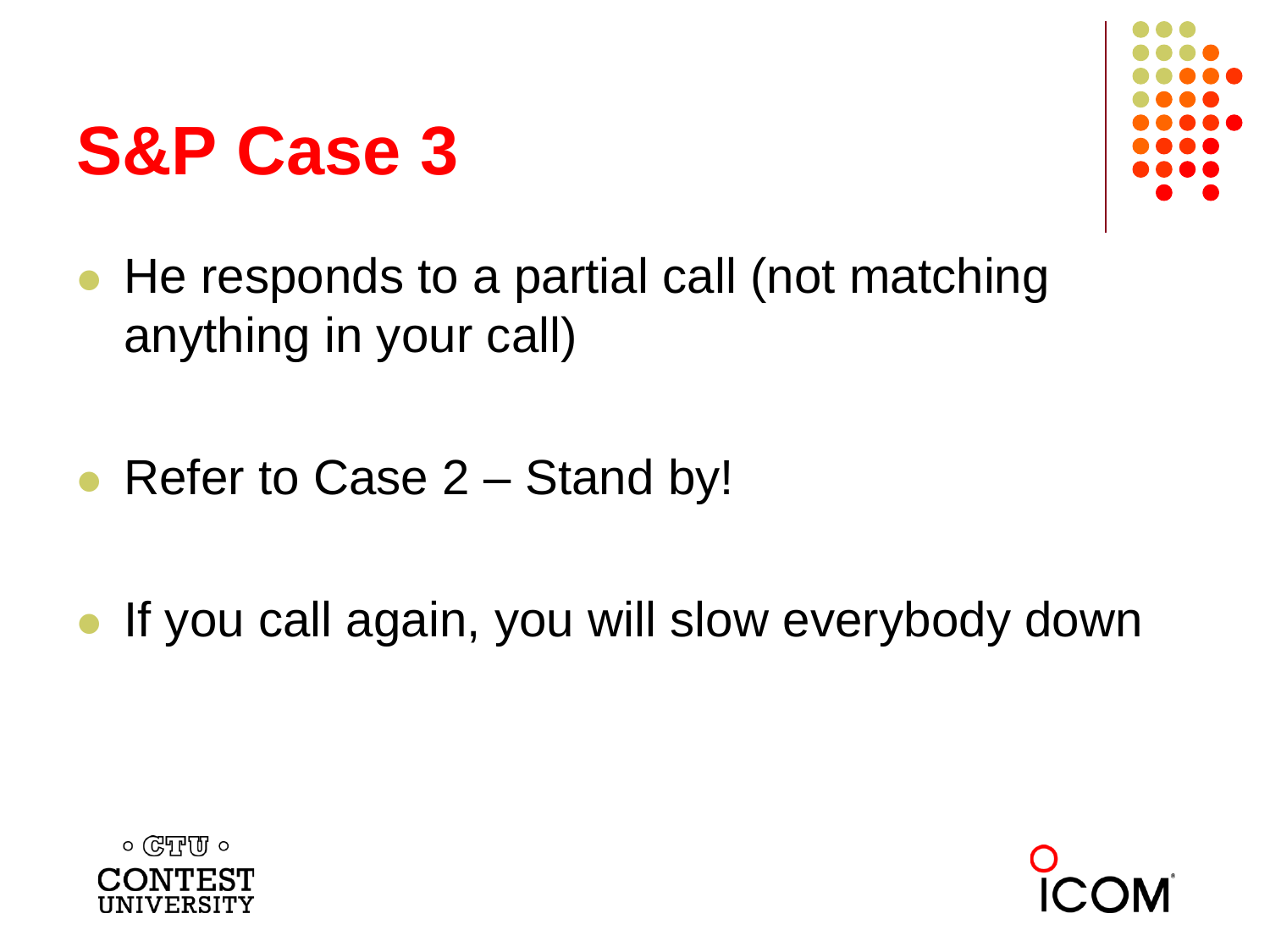

- ⚫ He answers a partial call matching yours
	- If he also gives a report, he thinks he will copy your next transmission OK
		- ⚫ Give your full call and report
	- If he only says the partial call, he is not sure he will get it
		- ⚫ Give your call again with phonetics
		- ⚫ Repeat until he copies your call and gives your report
		- ⚫ Once he has your call, don't repeat it he will think you are correcting him!



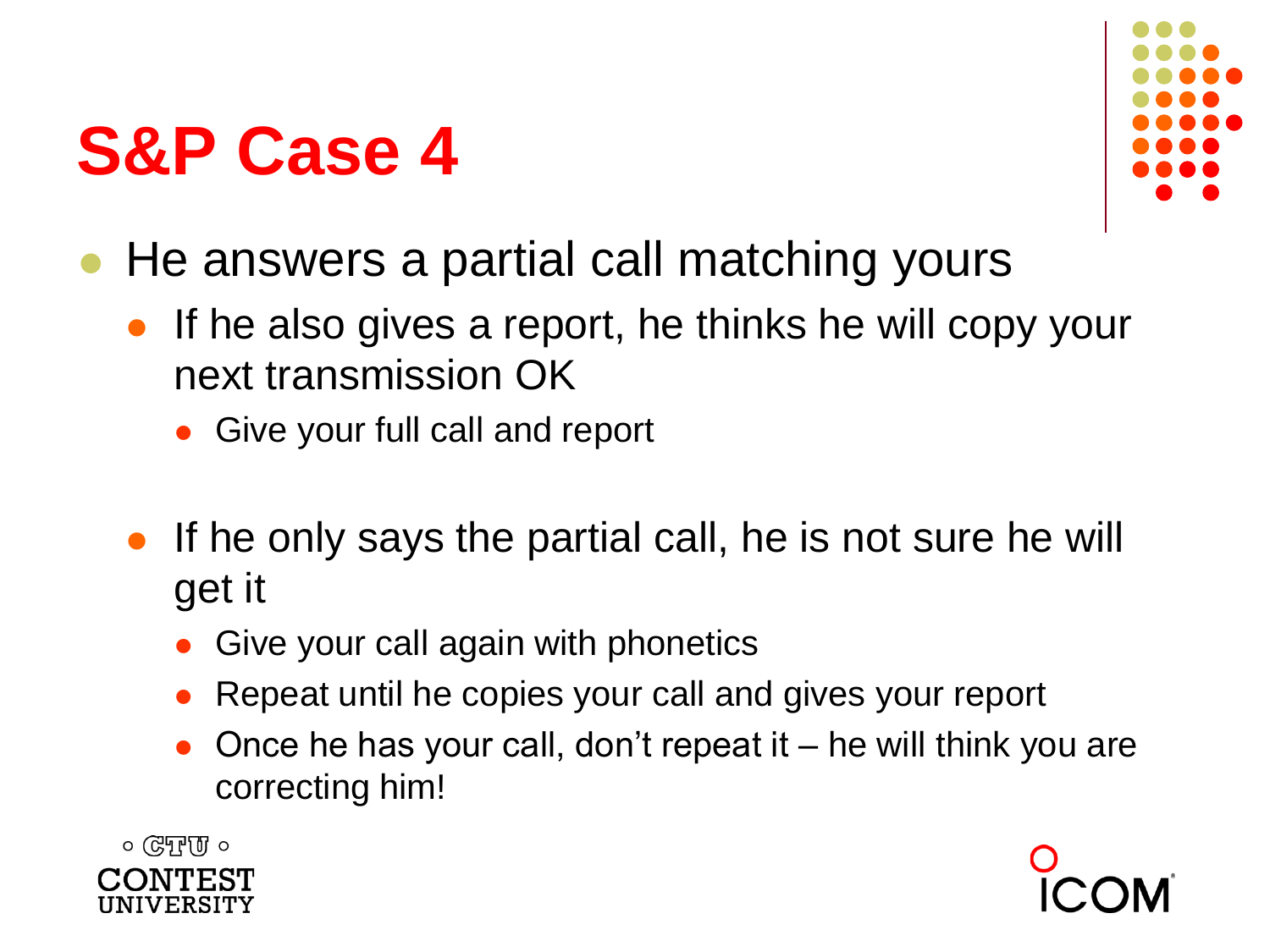

- He just calls CQ again
	- Try a few times he may have QRM or QRN that will go away
	- If other stations are also calling and not getting through, the problem is on his end – move on
	- Check your wattmeter, antenna, "Split", etc.
- ⚫ After a few unsuccessful tries, move on



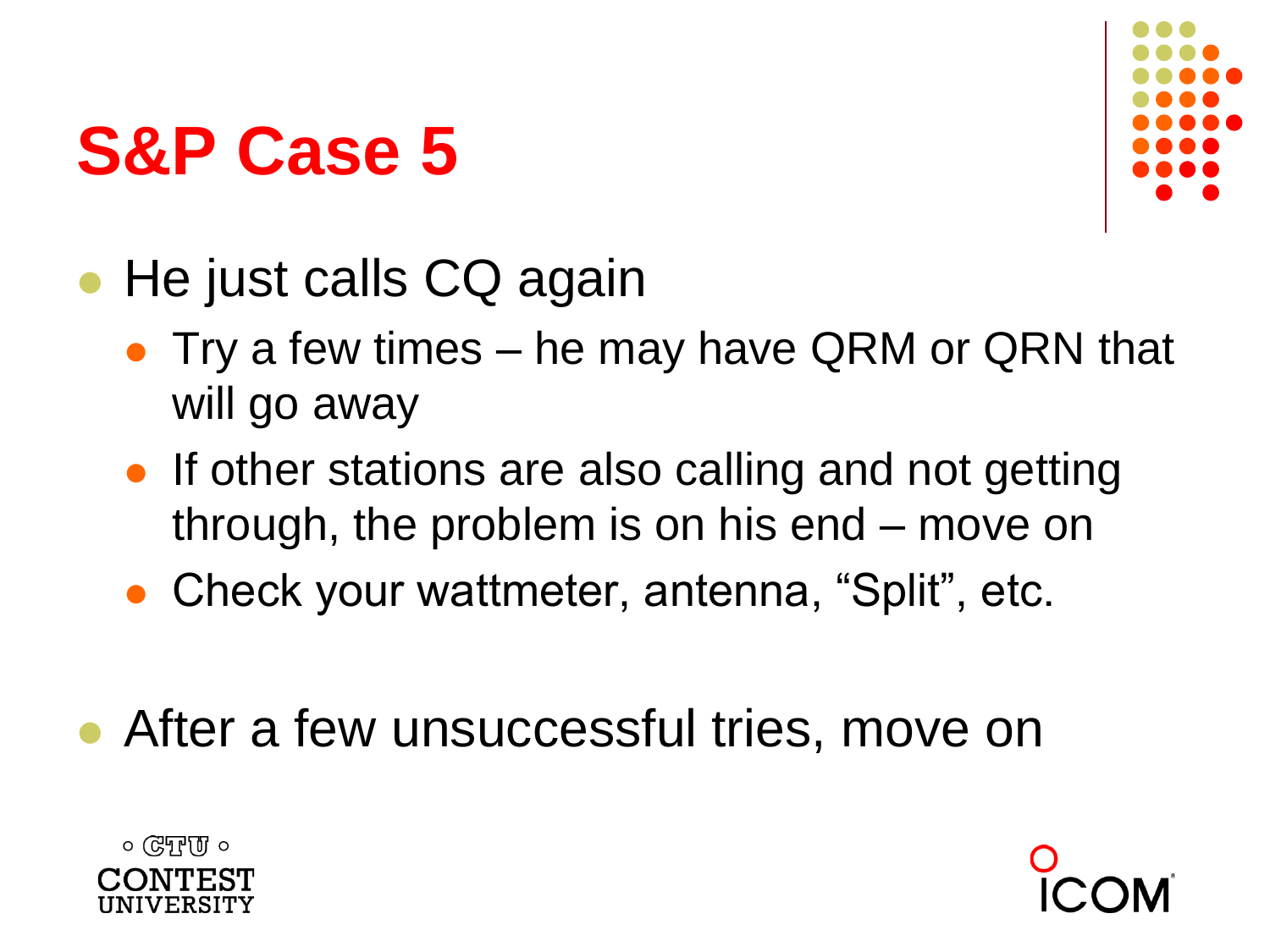

## **Efficient S&P Operating**

- Don't get stuck on one station
	- Exception: ATNO for you
- Keep moving
- ⚫ Make sure you have the call correct
	- ⚫ Many bad spots, especially late in the contest
	- ⚫ Logging a bad callsign makes your score go down



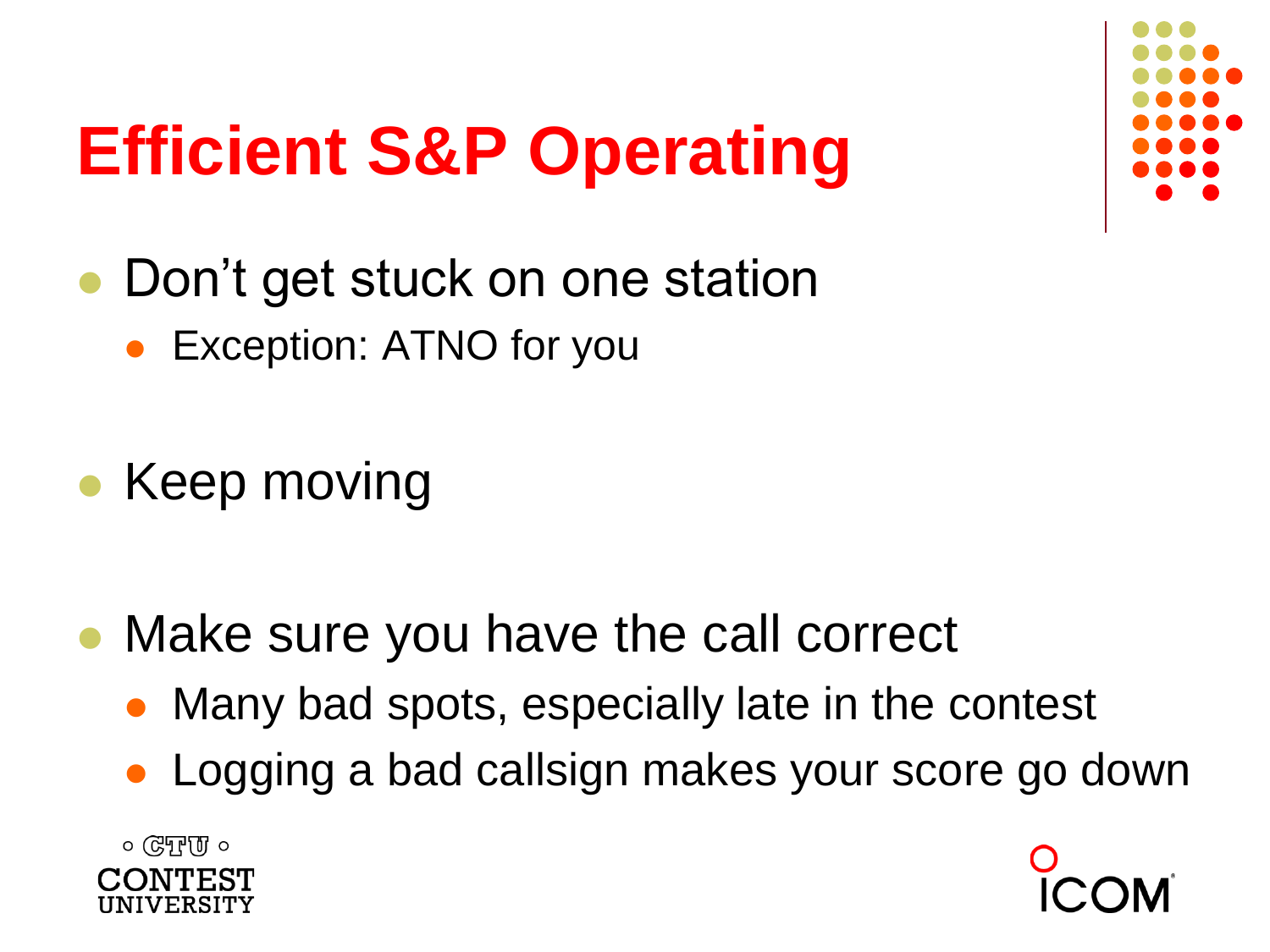

## **Limits to S&P operating**

- ⚫ 15M SSB example
	- ⚫ Stations spaced 2 kHz apart
	- ⚫ 21200 21450: 250 kHz; 125 stations
	- There are always more stations S&Ping than CQing
- If you are loud enough, that is about 1-2 hours
- Then what?



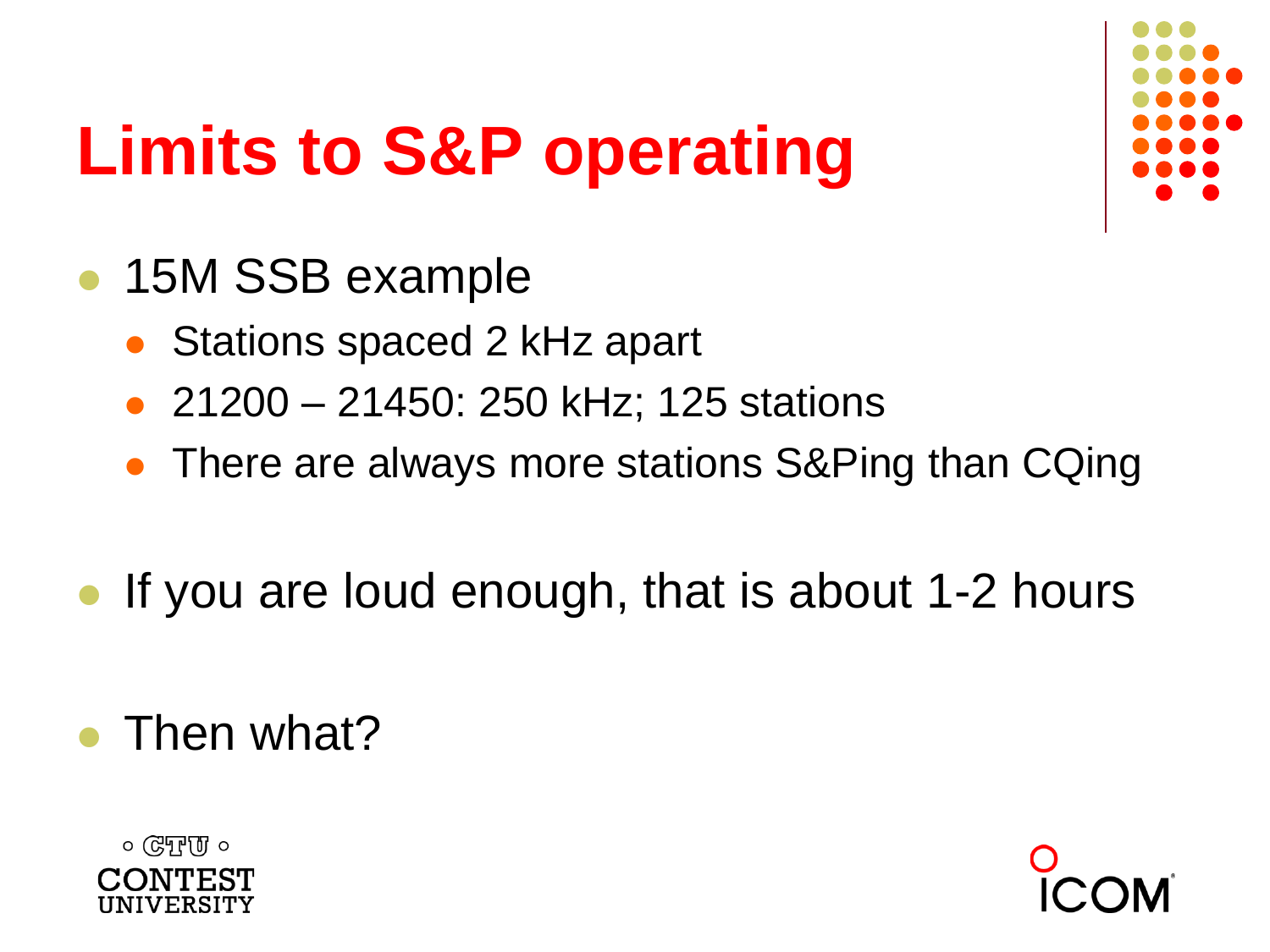### **A good rate in S&P mode ~40 QSOs in 30 minutes**



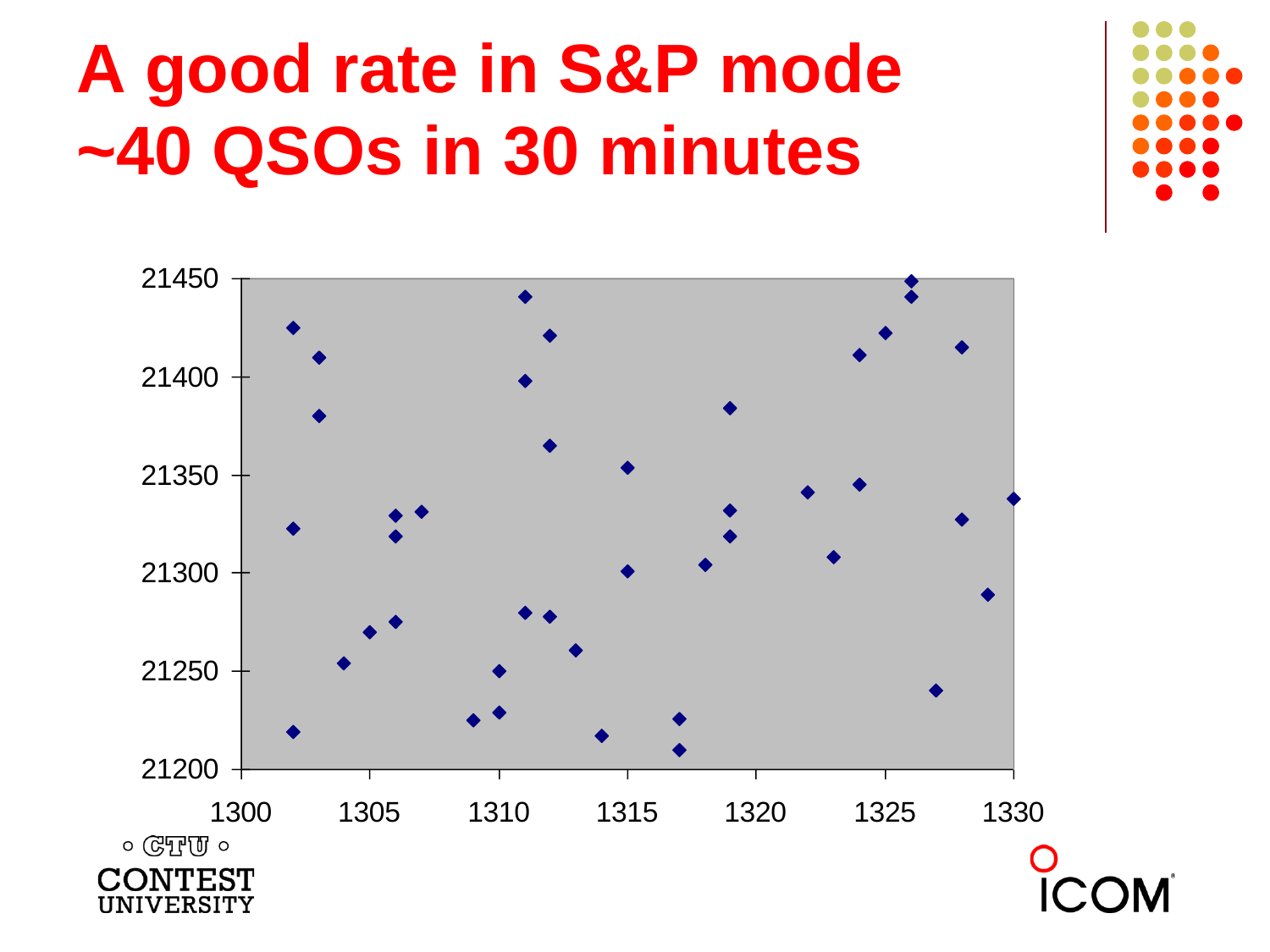

## **A better rate running (83 Qs)**





 $\circ$  TTU  $\circ$ CONTEST UNIVERSITY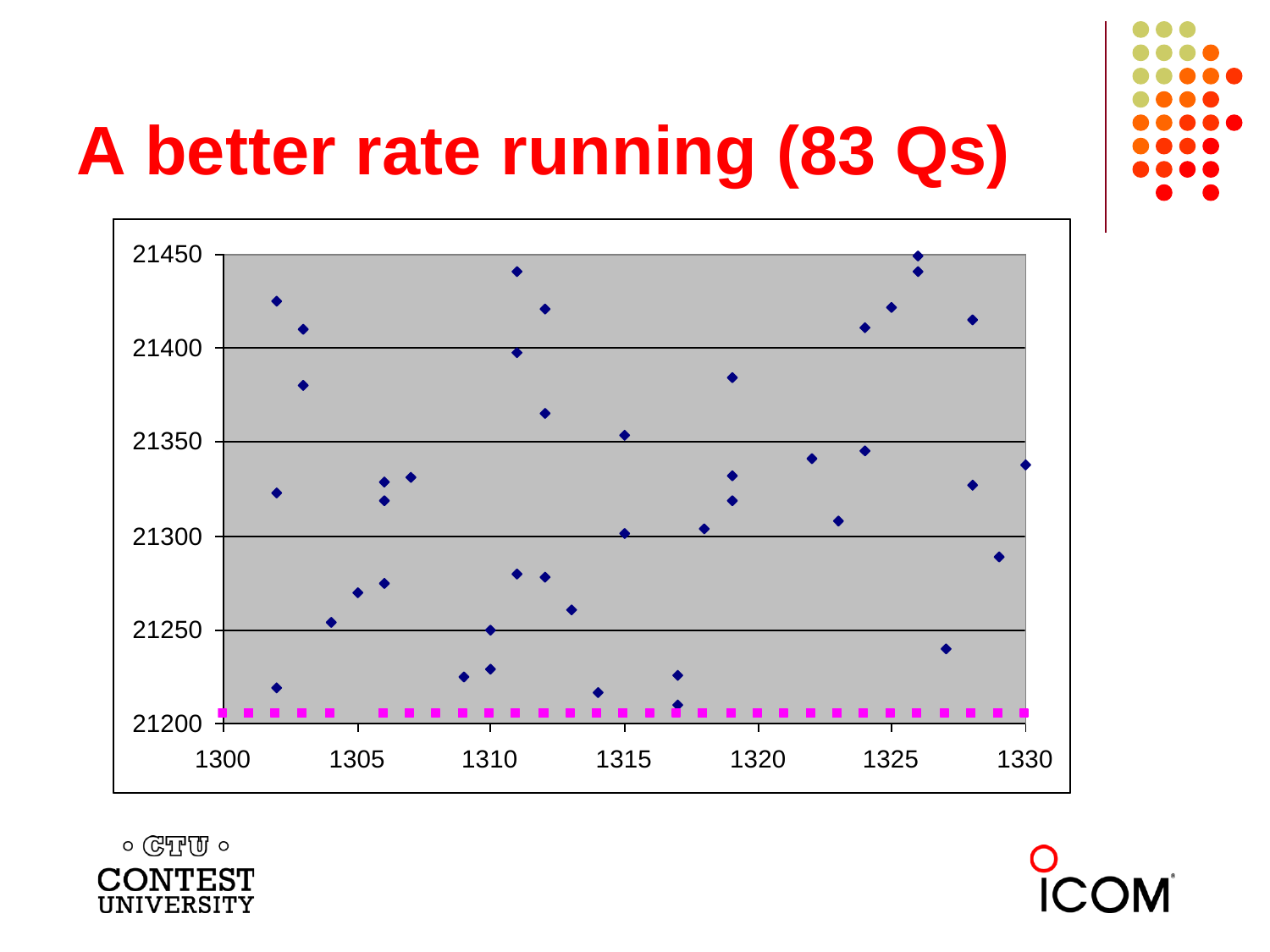## **Run vs. S&P 15M, 2005-ish, Two W1 Ops**

| <b>Hour</b> | <b>Runner QSOs</b> | <b>S&amp;P QSOS</b> |
|-------------|--------------------|---------------------|
| D1-1300Z    | 166                | 83                  |
| D1-1400Z    | 132                | 81                  |
| D1-1500Z    | 120                | 49                  |
| D1-1600Z    | 124                | 42                  |
| D1-1700Z    | 136                | 17                  |



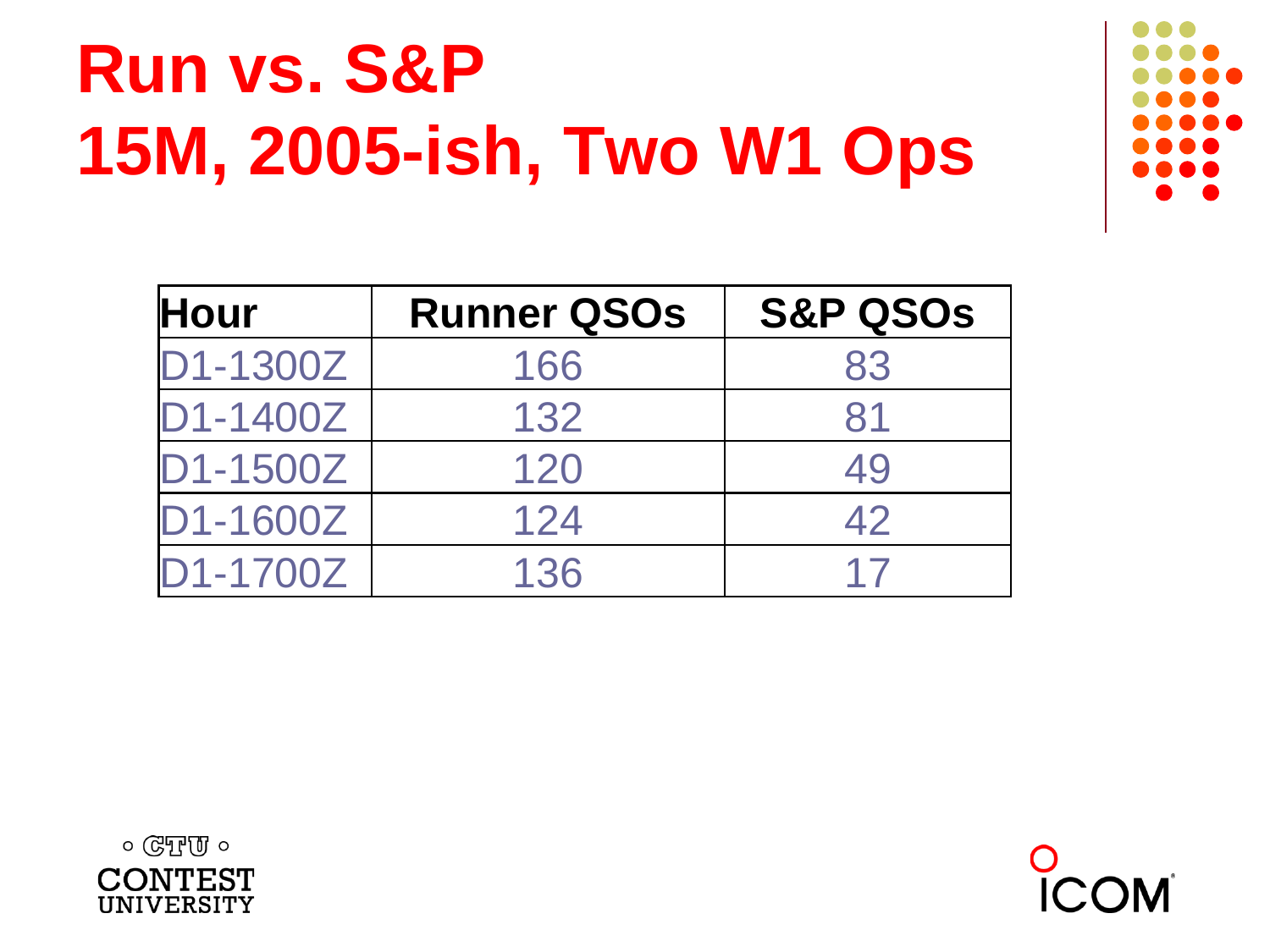**A pretty good run**

| 05-Mar-22 1350 |  |                 | 348 21200 HA5PP  | 59 KW  |     | 3   |
|----------------|--|-----------------|------------------|--------|-----|-----|
| 05-Mar-22 1350 |  |                 | 349 21200 F1GRH  | 59 K   |     | 3   |
| 05-Mar-22 1350 |  |                 | 350 21200 OZ4MU  | 59 100 | OZ. | - 3 |
| 05-Mar-22 1351 |  | 351 21200 PA1H  |                  | 59 400 |     | 3   |
| 05-Mar-22 1351 |  |                 | 352 21200 PF1SCT | 59 100 |     | 3   |
| 05-Mar-22 1351 |  |                 | 353 21200 DL9MDI | 59 100 |     | 3   |
| 05-Mar-22 1351 |  |                 | 354 21200 G3ZAY  | 59 400 |     | 3   |
| 05-Mar-22 1351 |  |                 | 355 21200 DL1ATZ | 59 500 |     | 3   |
| 05-Mar-22 1351 |  | 356 21200 EA5N  |                  | 59 500 |     | 3   |
| 05-Mar-22 1351 |  |                 | 357 21200 IT9SSI | 59 500 |     | 3   |
| 05-Mar-22 1352 |  |                 | 358 21200 HB9CVE | 59 K   |     | 3   |
| 05-Mar-22 1352 |  |                 | 359 21200 PA3ETM | 59 400 |     | 3   |
| 05-Mar-22 1352 |  | 360 21200 5Z4VJ |                  | 59 400 | 5Z  | 3   |
|                |  |                 |                  |        |     |     |







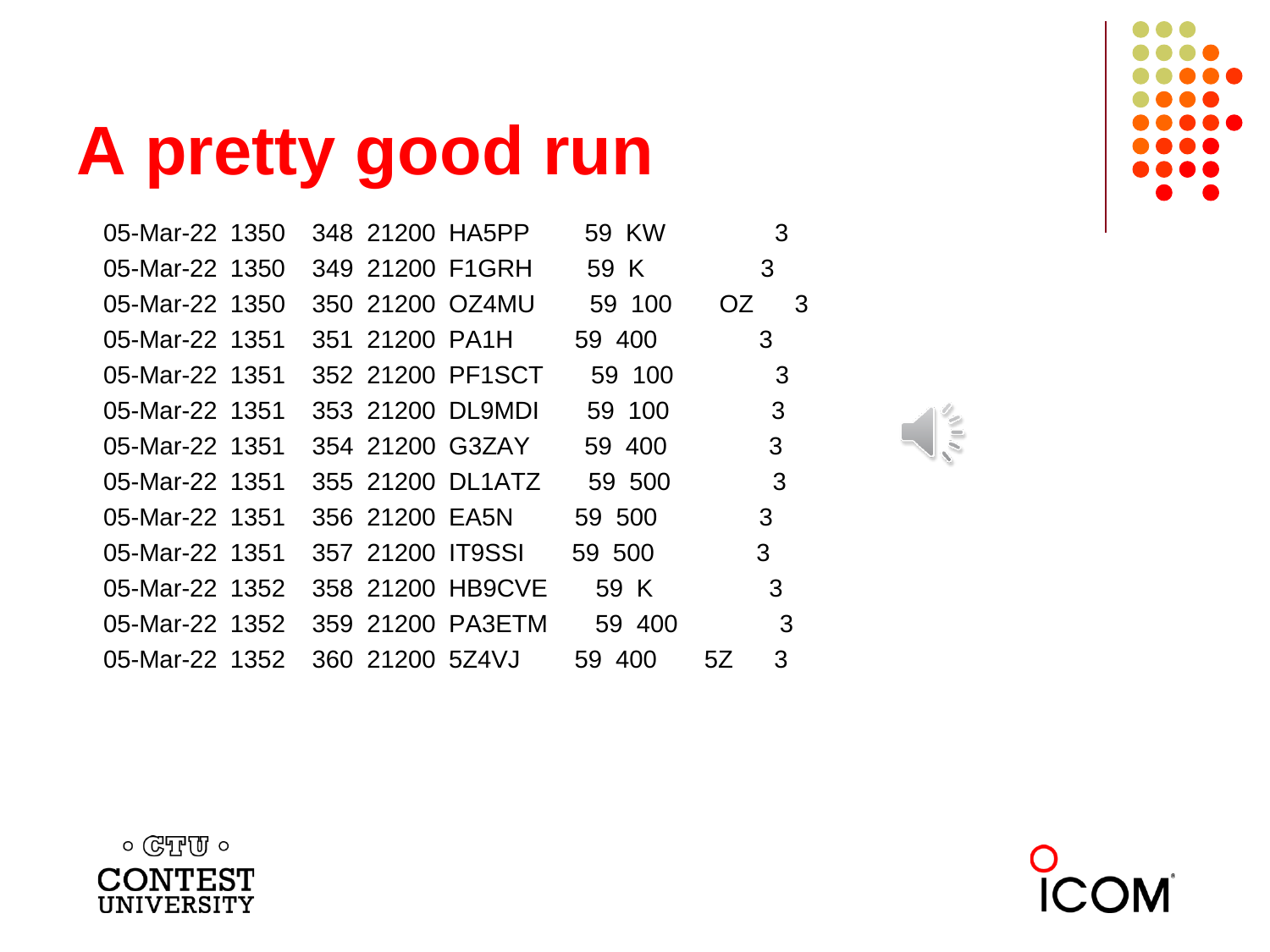## **A pretty ridiculous run**



- ⚫ V47T first burst of Ws on 15M
	- ⚫ "Where everybody knows your call"
- ⚫ Two ops listening to two receivers on different antennas pulling out calls using WinTest partner mode
- ⚫ Sorry about the audio quality…



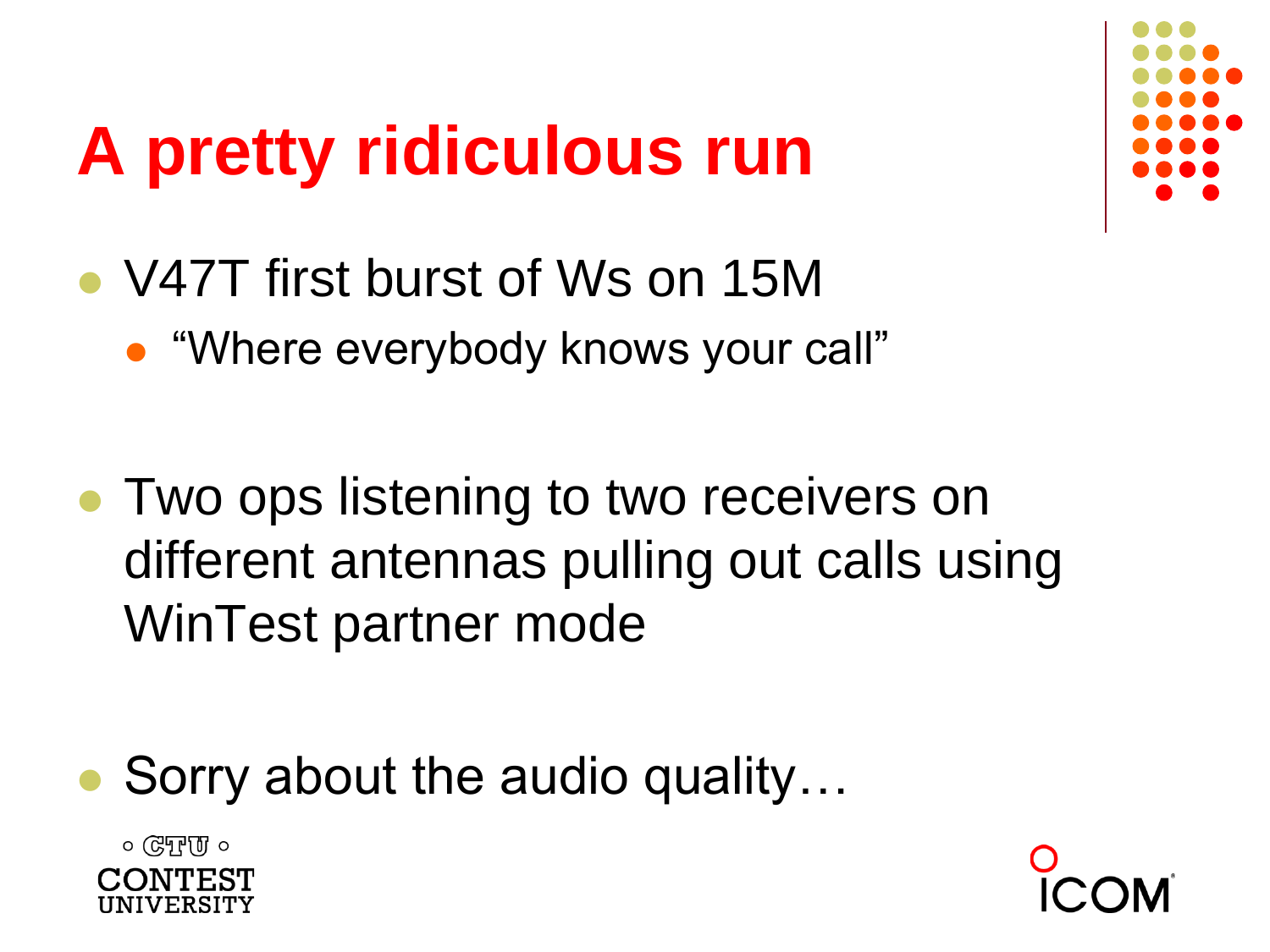#### **10 QSOs in one minute**

| 2015 V47T      | 59 8 | NJ <sub>2</sub> F             | 59 05 |                             |
|----------------|------|-------------------------------|-------|-----------------------------|
| 2015 V47T      | 59 8 | N <sub>1</sub> CC             | 59 04 |                             |
| 2015 V47T      | 59 8 | <b>KOMZN</b>                  | 59 04 |                             |
| 2016 V47T      | 59 8 | N <sub>4</sub> R <sub>A</sub> | 59 05 | $\sqrt{\frac{1}{\sqrt{2}}}$ |
| 2016 V47T      | 59 8 | W <sub>1</sub> GD             | 59 05 |                             |
| 2016 V47T      | 59 8 | W3MF                          | 59 05 |                             |
| 2016 V47T      | 59 8 | <b>ABORX</b>                  | 59 04 |                             |
| 2016 V47T      | 59 8 | K <sub>1</sub> JB             | 59 05 |                             |
| 2016 V47T      | 59 8 | K3OQ                          | 59 05 |                             |
| 2016 V47T      | 59 8 | W3GM                          | 59 05 |                             |
| 2016 V47T      | 59 8 | K3PH                          | 59 05 |                             |
| 2016 V47T      | 59 8 | WD8S                          | 59 04 |                             |
| 2016 V47T      | 59 8 | N7YK                          | 59 03 |                             |
| 2017 V47T      | 59 8 | WM7D                          | 59 03 |                             |
| 2017 V47T      | 59 8 | VA3OB                         | 59 04 |                             |
| ० (स्रैगुपा) ० |      |                               |       | $\sim$                      |

**CONTEST** 

**UNIVERSITY** 



 $\Box$ 

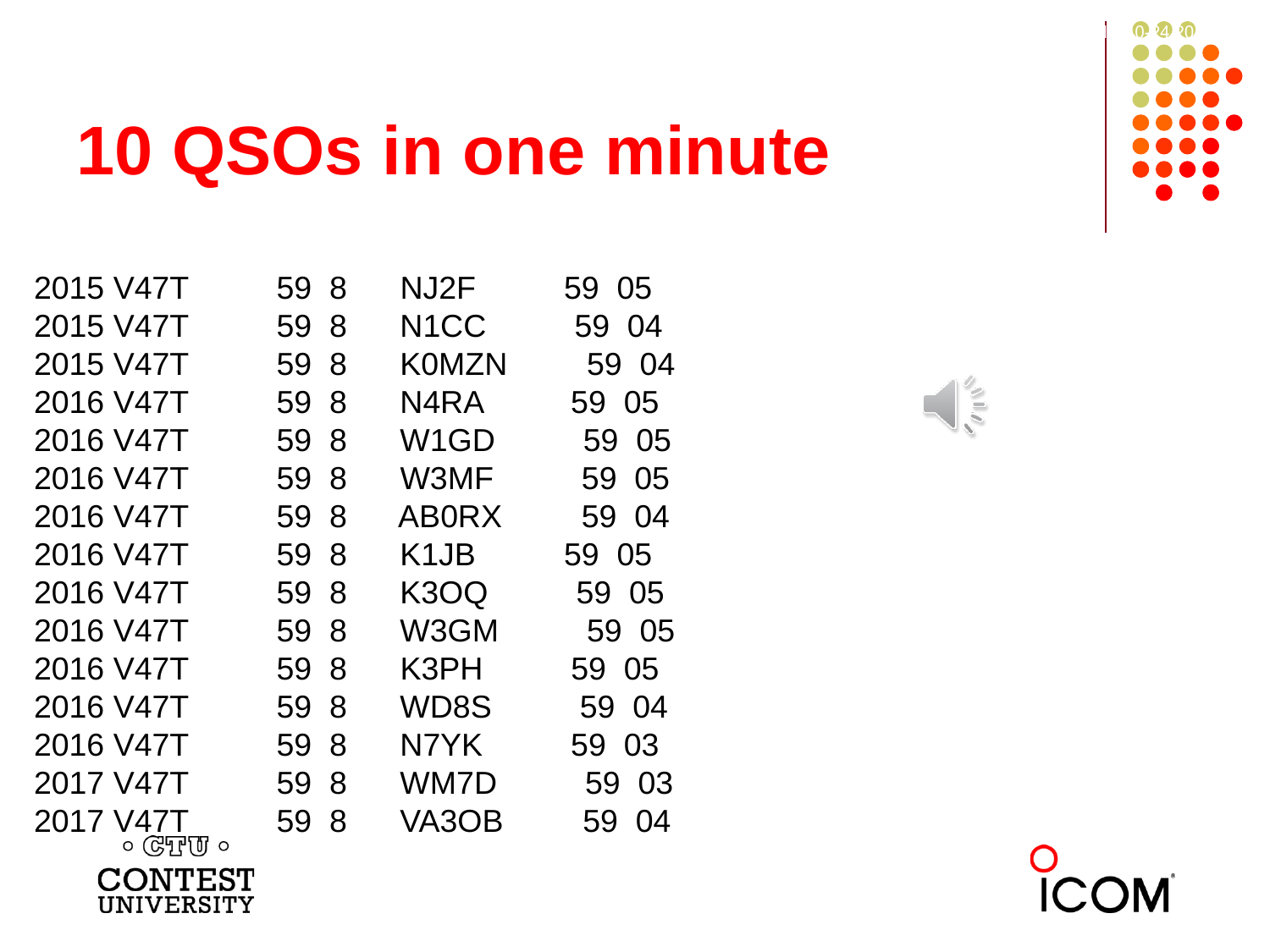#### **How to Run stations**



- Find a clear frequency
	- Listen a little to make sure there is not a loud guy in your skip zone (you don't want QRM on the other side)
- Ask if frequency is in use
- ⚫ Keep CQs short, use phonetics



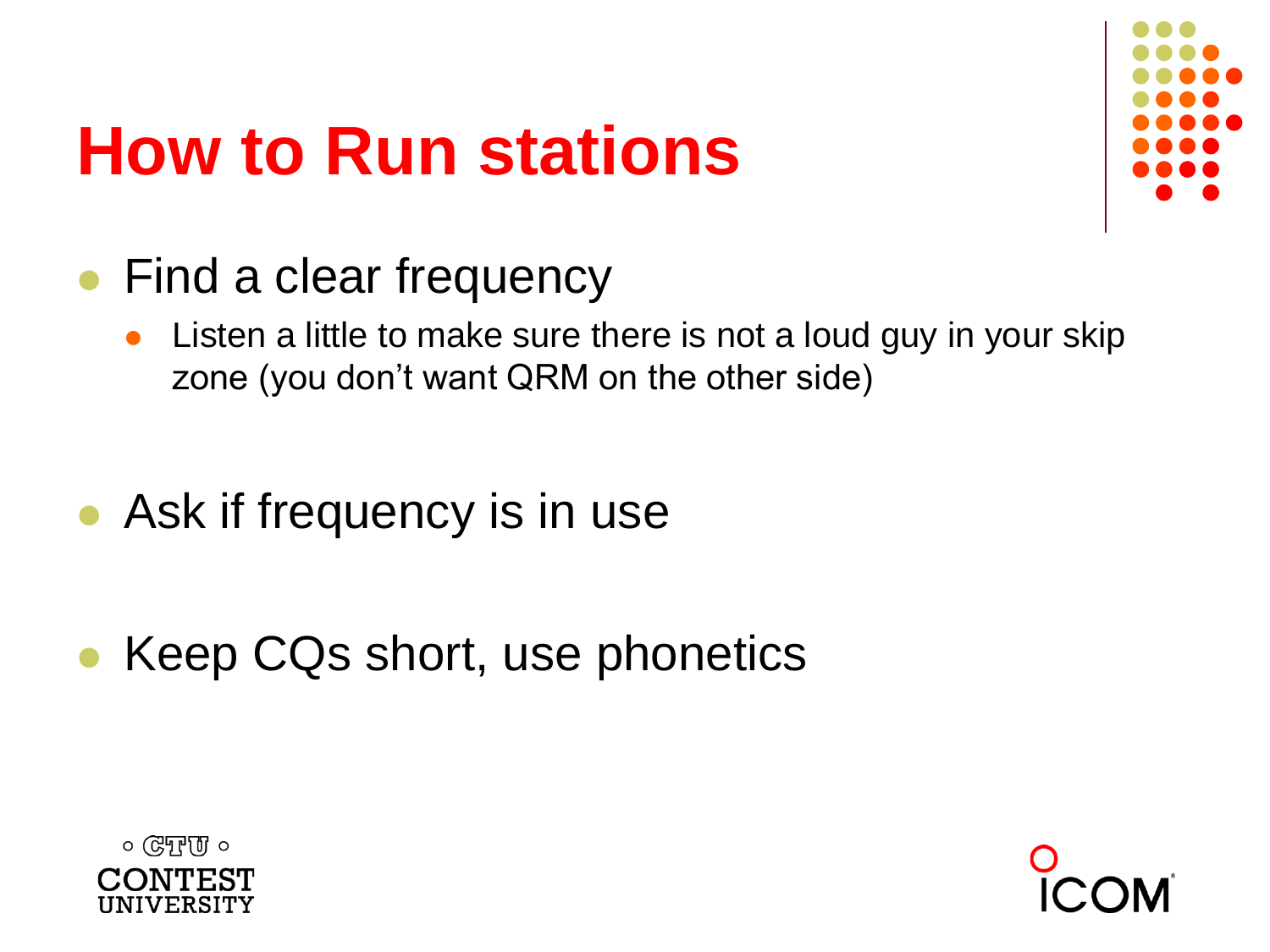## **If you get a caller...**



- ⚫ Three possibilities:
	- You get the whole call and it is in the "Check" Partial" window
	- You get a partial call due to QRM from the side
	- You get a partial call due to QRM from too many callers



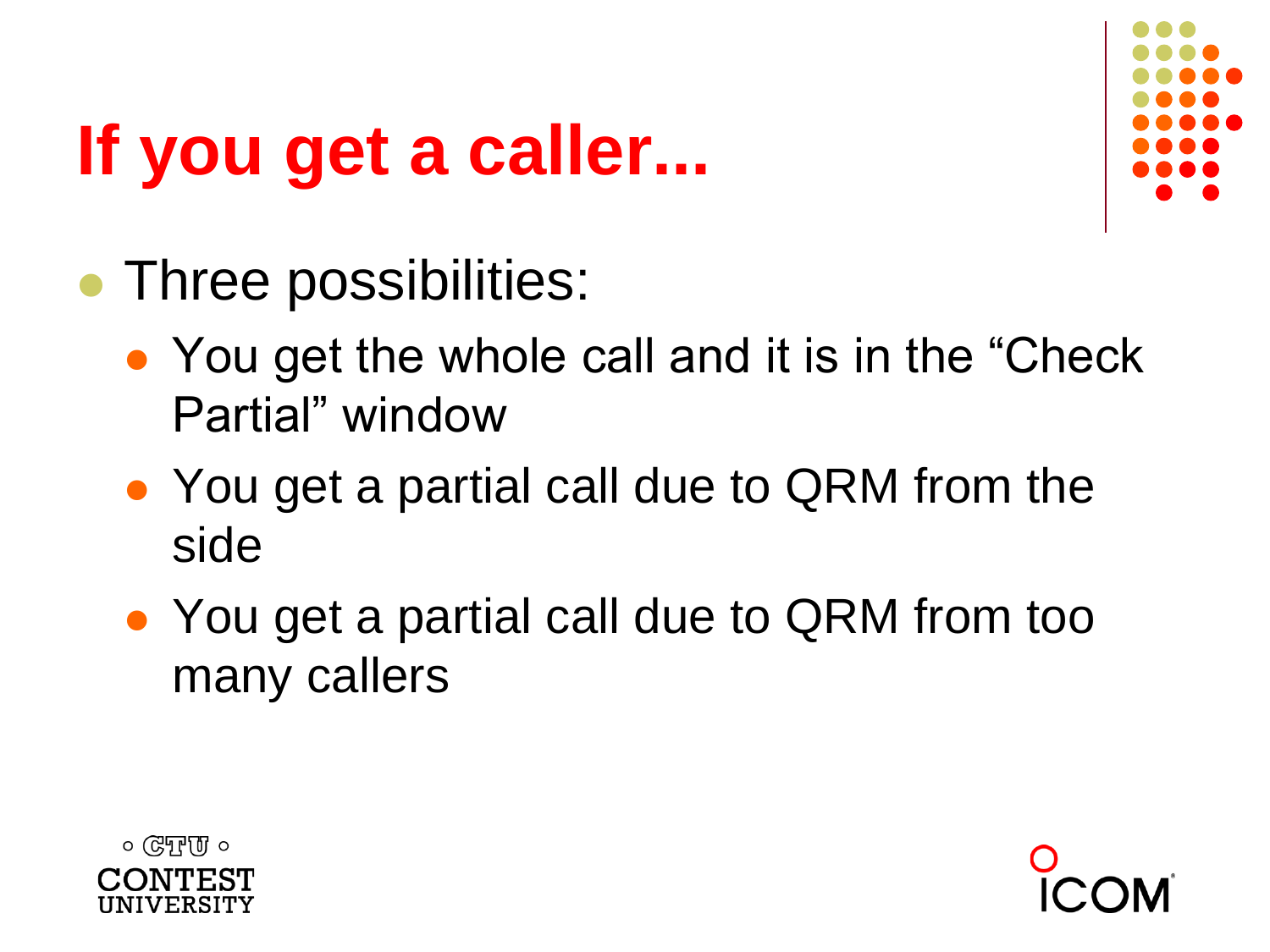#### **You get the whole call and it is in the "Check Partial" window**

- ⚫ Answer him with the same phonetics he used, give exchange once
	- ⚫ If really loud and native/fluent English speaker, skip the phonetics
- When you get his exchange, just say "thanks" and sign your call (maybe with "QRZ?")
- DO NOT repeat his call or exchange back to him (why?)
- ⚫ If you don't get the exchange ask for a repeat. If you're not sure about something, ask for that part again.
	- ⚫ Your score will go down if you get it wrong



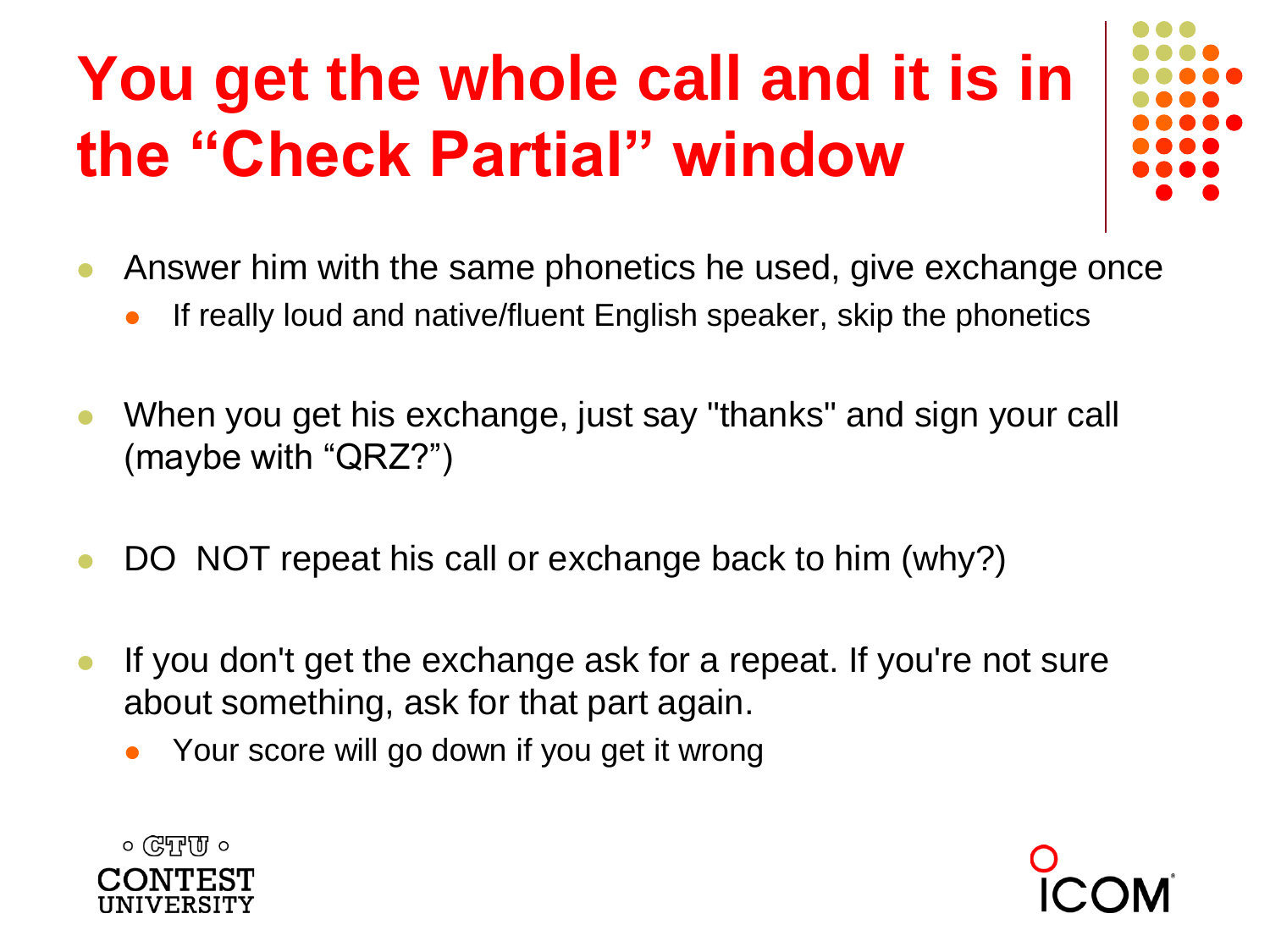## **You get a partial call due to QRM from the side**



- ⚫ Decide if you think you'll get it next time
	- ⚫ Loud caller, mostly-clear frequency, respond with the partial call and report
	- Weaker caller, not-so-clear frequency, just respond to the partial call; only give the exchange when you know you have the call OK
- If the caller is strong and you need a lot of repeats, it takes too long, you should QSY
- ⚫ Repeats are rate killers.
- ⚫ If you get the missing part of the call on the second (or third) try, you only need to repeat the corrected part

 $\circ$  (CTU  $\circ$ **IVERSITY** 

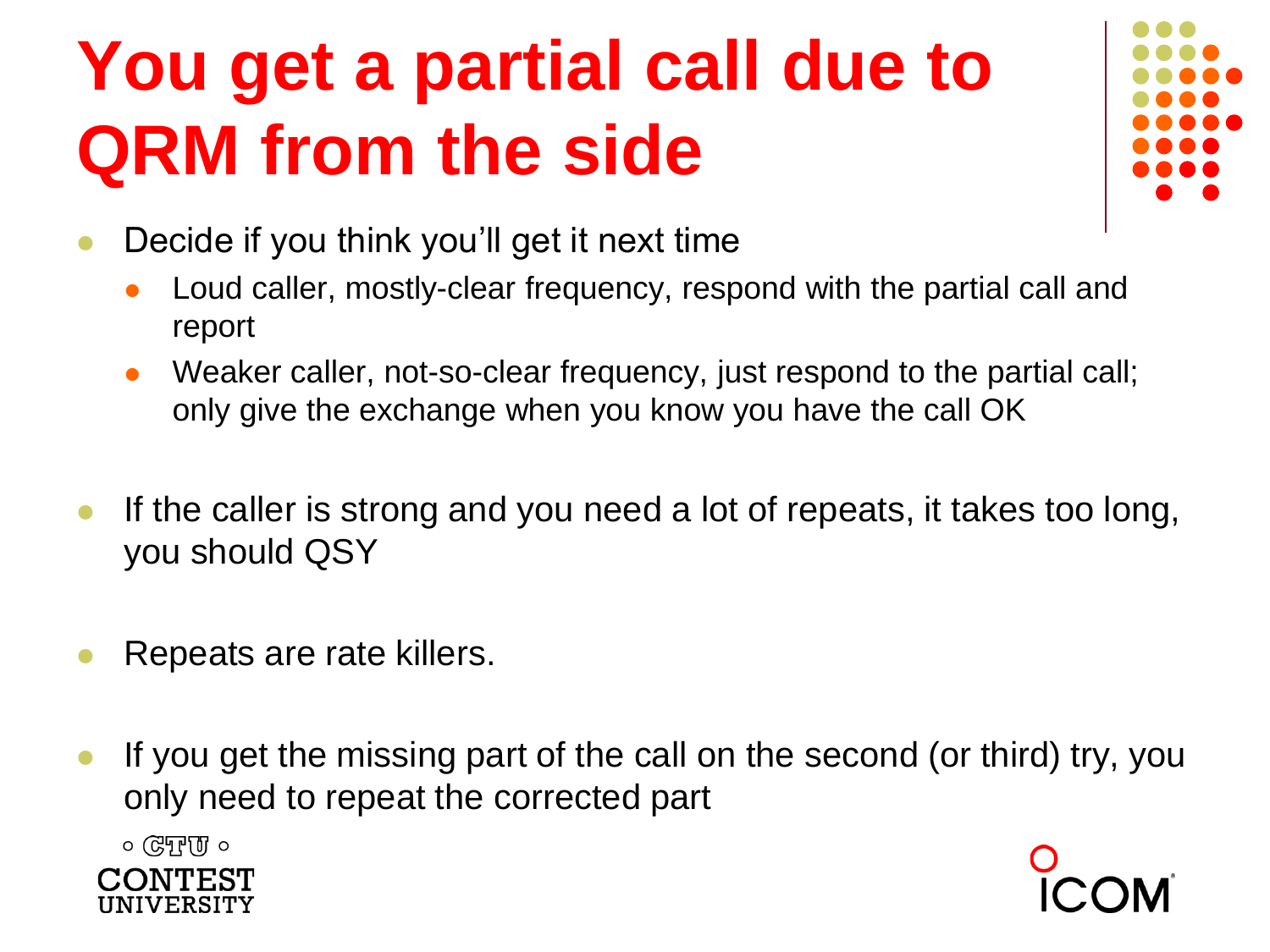## **You get a partial call due to QRM from too many callers**



- ⚫ Come back to the partial and stick with it until you complete it or it becomes hopeless
- End the QSO with just "thanks" the other caller(s) already know who you are and you don't want more callers!
- ⚫ Pileups are rate killers!
- ⚫ *If you have a big pileup, you are talking too slow or saying too much*





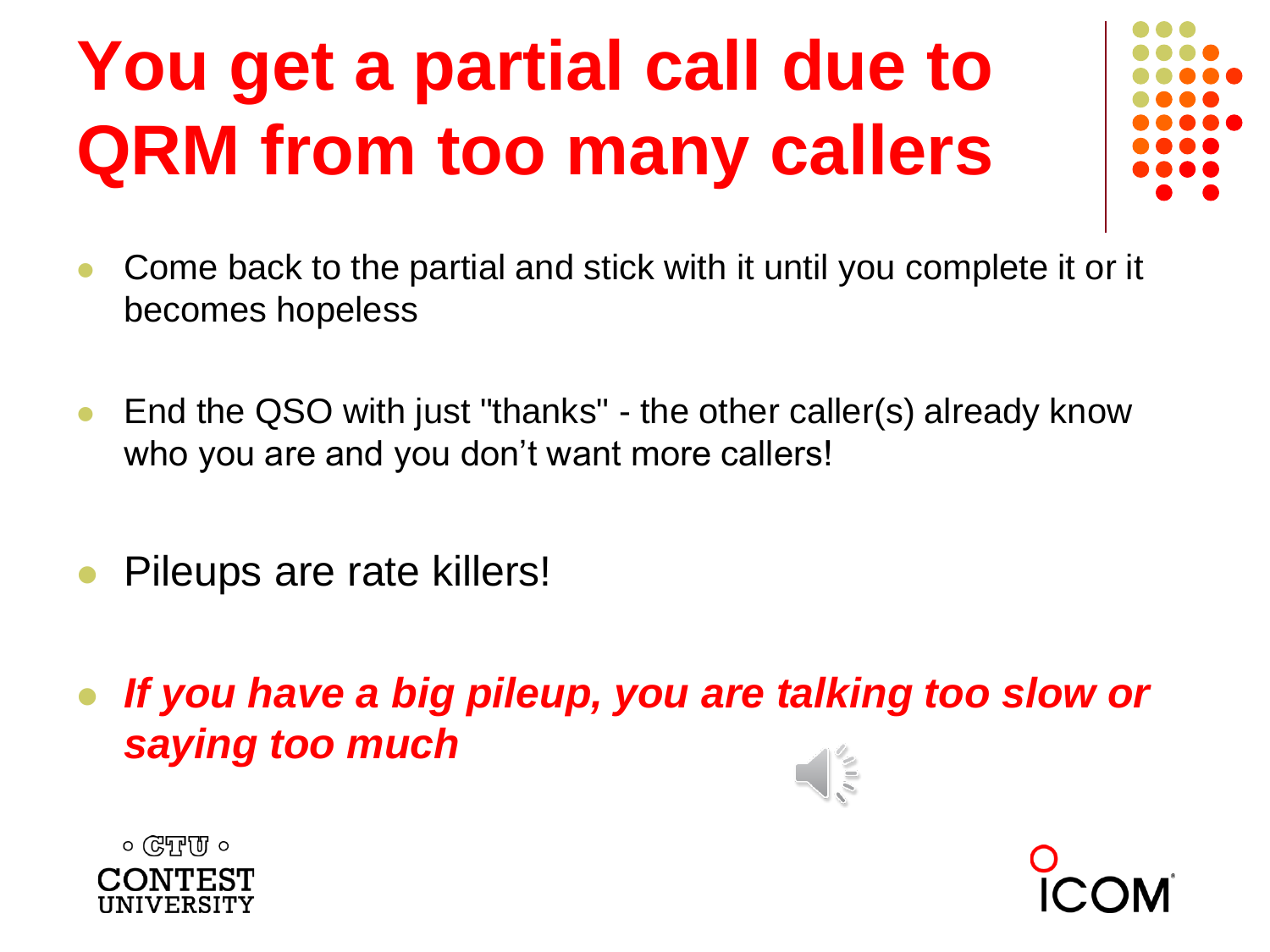# **If you don't get a caller**



- ⚫ Try, try again. And again.
- ⚫ After a few unsuccessful tries, either you are on the wrong band or a bad frequency.
- Move. Or go back to S&P.
- Rate!



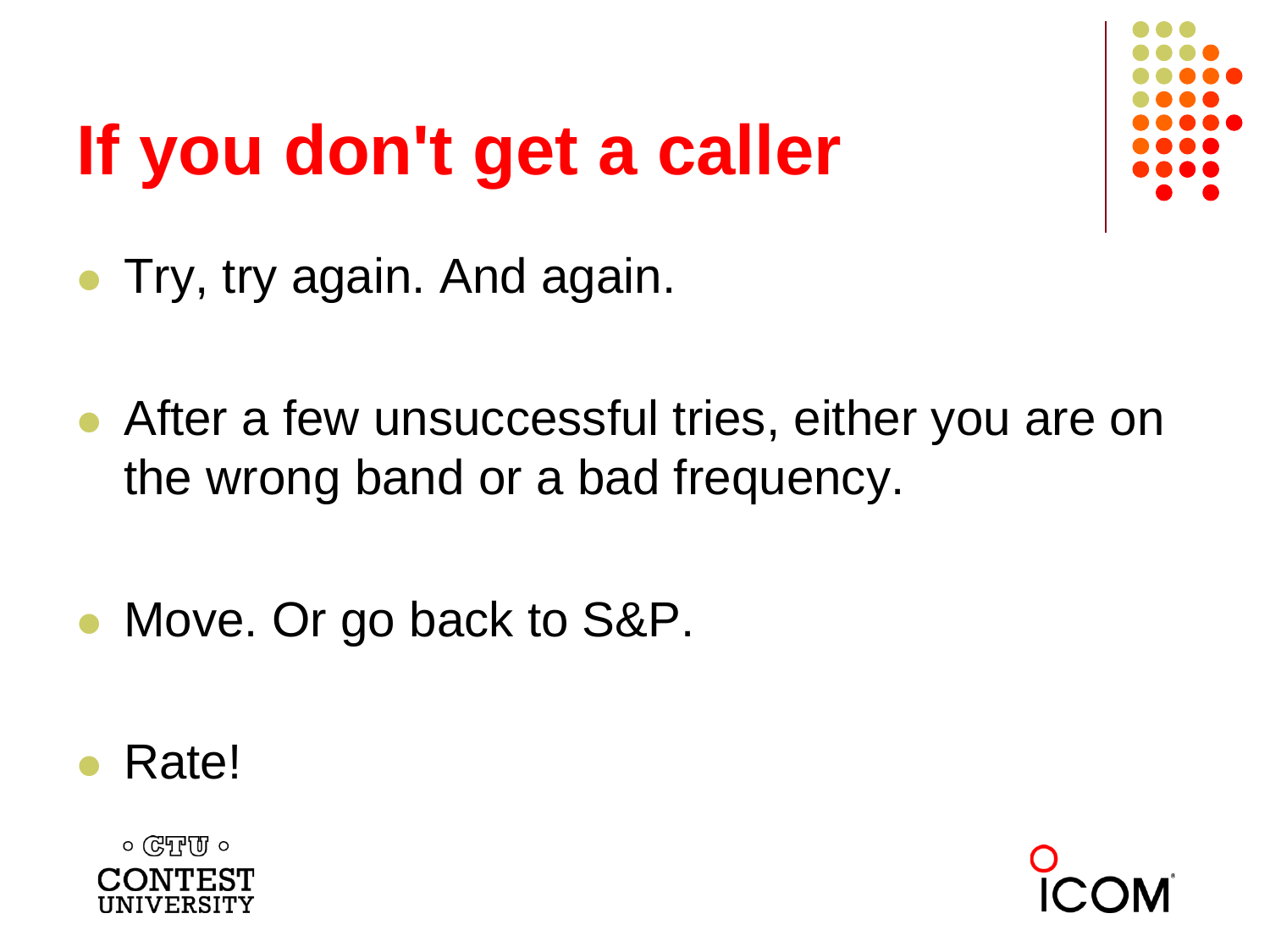## **Field Day**

- ⚫ Not really a contest, but the higher scores are listed first
- ⚫ "Gateway drug" of radiosport
- Best way to teach new ops the right way to operate